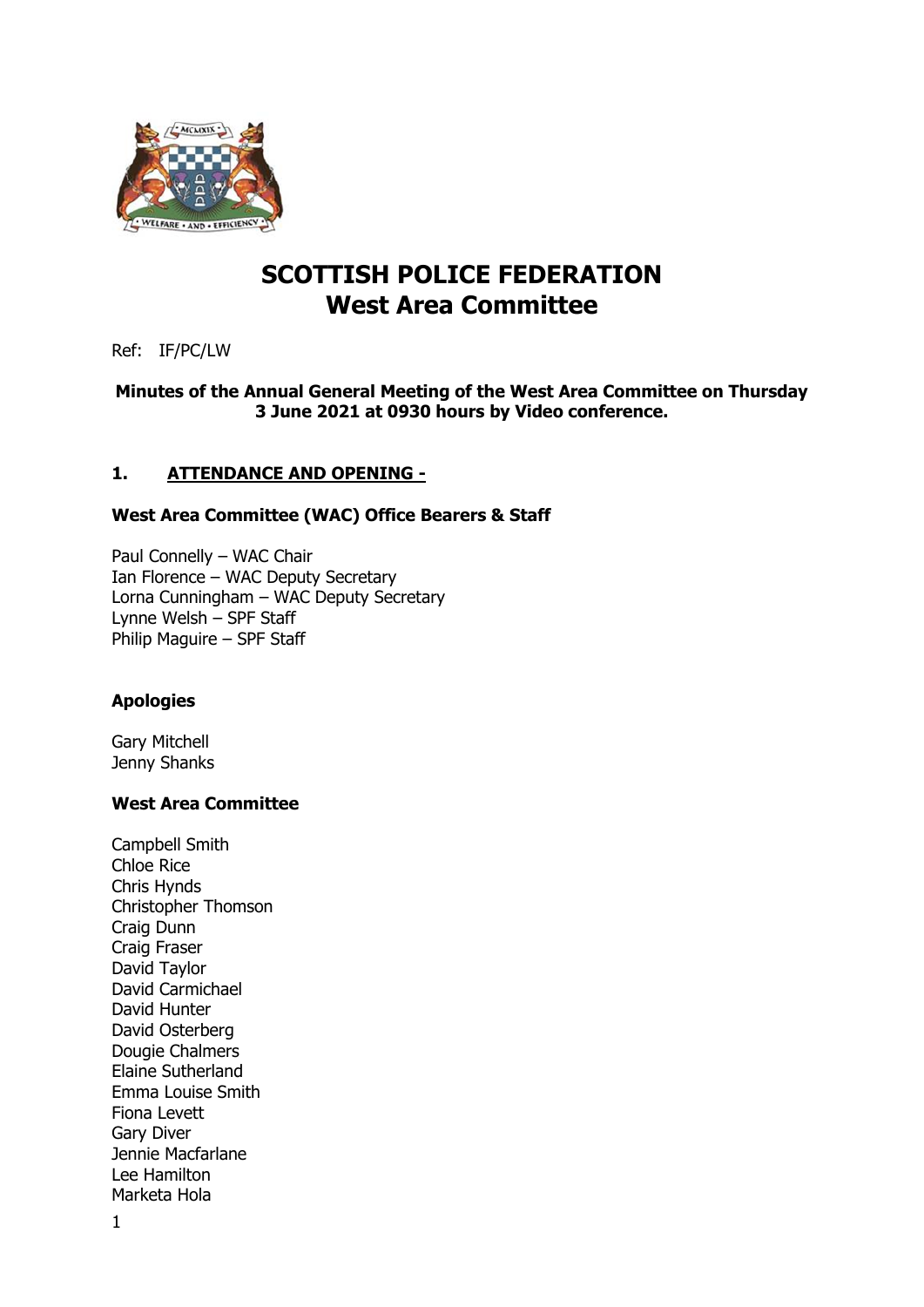Gordon McKeand Cath McNally Michael McConnell Michael McCaughey Pamela McFarlane Richard North Stephen Gray Stewart Gailey Stuart Finnie Lynne Gray Alistair Mackinnon Iain Gray Adam Peppard Kenneth Kean Dougie McKinlay Gordon Cumming Gerry Welsh

## **1. ATTENDANCE AND OPENING**

The Chair opened the meeting and welcomed the members. He made special welcome to newly elected representatives;

Inspector Gordon McKeand elected as Inspectors' Rep. V Division. Inspector Catherine Glass elected as Inspectors' Rep. U Division.

### 2. **SEPARATE COMMITTEE MEETINGS**

The Chair advised that he had not been informed of the intention to hold separate rank committees at this meeting. However, it should be noted that separate rank committee meetings should be held at the next WAC in September. It is hoped that this will be a face to face meeting but even if restrictions are still in place there is a need for rank committees to be held in order to elect replacement Chairs, Secretaries, JCC representatives and Benevolent Fund committee members.

### 3. **ELECTIONS**

Rule 6.1 of the Scottish Police Federation rules provides the West Area Committee must elect from amongst its numbers the following Officers.

**Secretary** Chair Deputy Secretary x 2 Vice Chair

Rule 6.2 of the Scottish Police Federation (Scottish Police Federation) rules provides that a member seeking election as an Officer as mentioned above shall intimate in writing his or her intention to stand for election to the Secretary and shall give not less than 28 days' notice. For the purposes of this Rule 'in writing' shall include by electronic mail.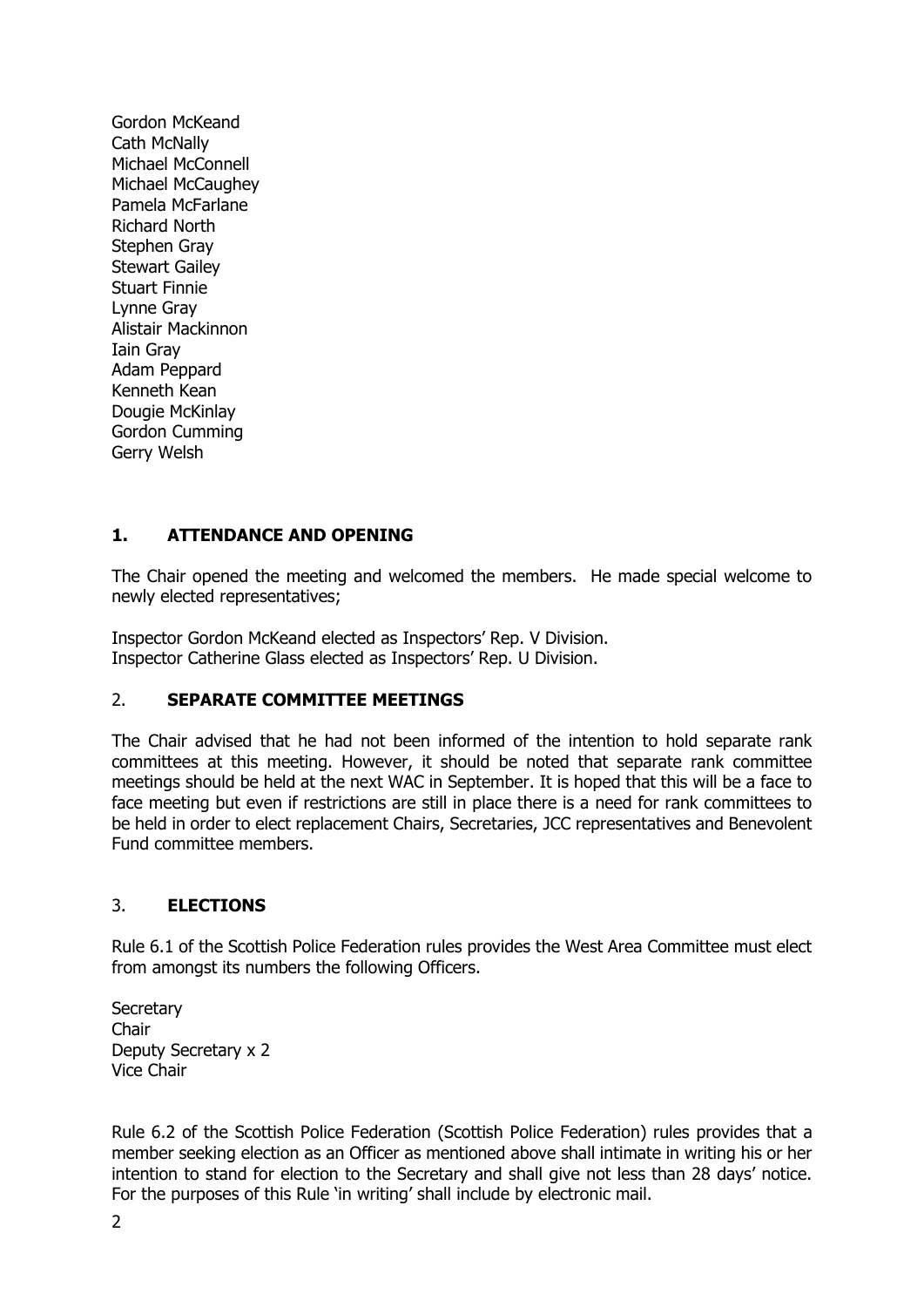Rule 6.2.1 of the Scottish Police Federation rules provides a candidate for election must have a nominator and seconder from the members of the Area Committee.

The deadline for the following posts was set at 1700 hours on 6 May 2021.

WAC Secretary WAC Chair WAC Vice Chair WAC Deputy Secretary (Conduct) WAC Deputy Secretary (Health & Safety)

As a result, the following nominations were received within the stipulated timescale;

#### WAC Secretary

The Chair advised the members that our current Deputy Secretary Ian Florence was unopposed in standing for the post of Secretary. The Chair called for Ian to be formally nominated and seconded at the meeting in order that the election be confirmed.

#### WAC Chair

The Chair advised the members that our current Deputy Secretary Lorna Cunningham was unopposed in standing for the post of Chair. The Chair called for Lorna to be formally nominated and seconded at the meeting in order that the election be confirmed.

#### WAC Deputy Secretary (Conduct)

The Chair advised the members that Lynne Gray of U division was also unopposed when standing for the post of Deputy Secretary. The Chair called for her to be formally nominated and seconded in order that her election was confirmed.

Elections were thereafter held for the posts of Vice-Chair and Deputy Secretary (Health & Safety). Each candidate was invited to speak for up to 5 minutes and at the conclusion of speeches a poll was circulated via Teams by David Ross, National Policy and Co-ordination Officer. Anyone experiencing technical difficulties was asked to email their vote to David.Ross@spf.org.uk

#### WAC Vice Chair

There were three nominations

Iain Gray, Kenny Kean and Adam Peppard.

On completion of the election, Adam Peppard was elected as WAC Vice Chair (elect)

#### WAC Deputy Secretary

There were two nominations

Gordon Cumming and Dougie McKinlay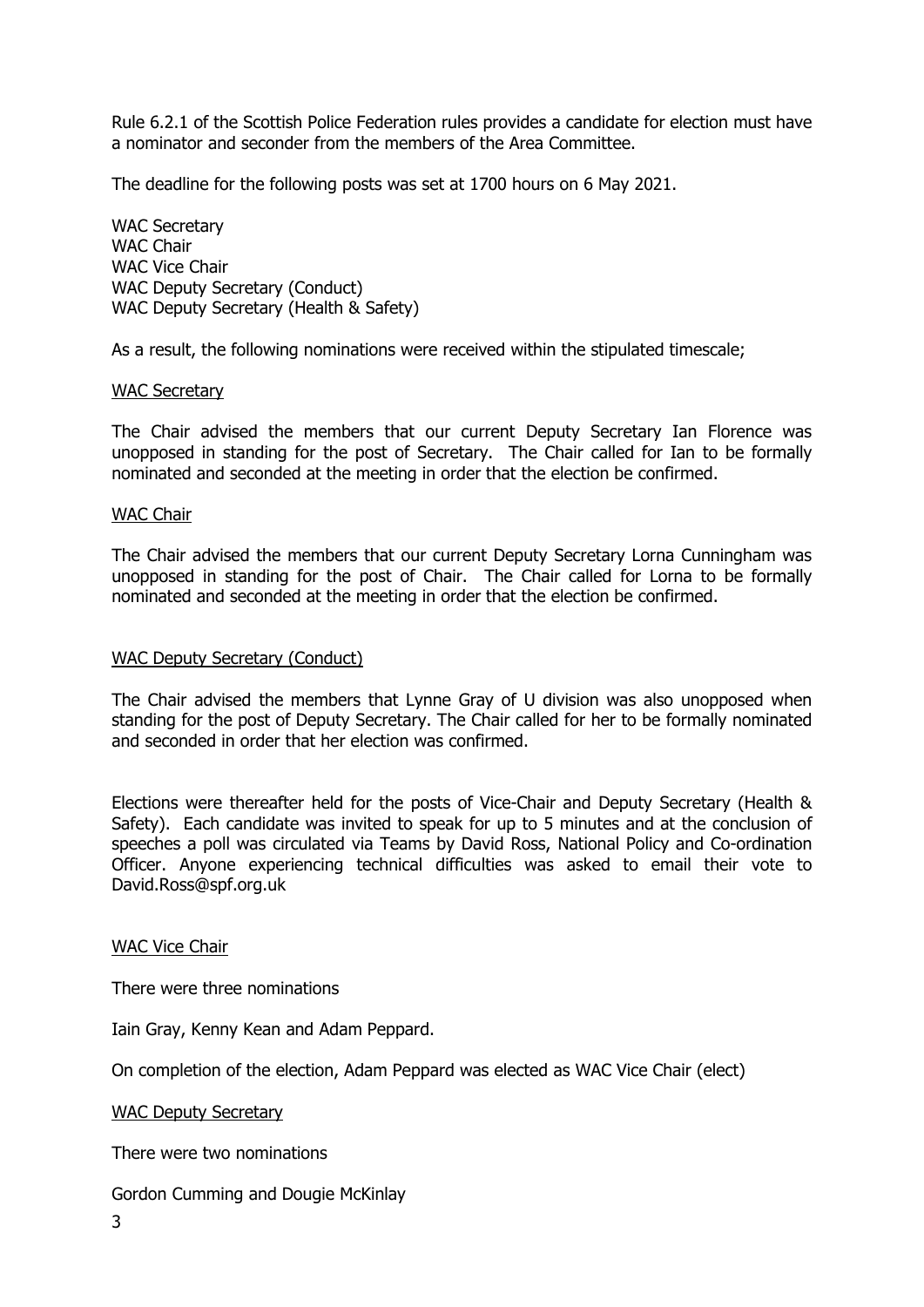On completion of the election, Gordon Cumming was elected as WAC Vice Chair (elect)

The committee noted the results of the elections and the WAC Chair congratulated the successful candidates.

## 4. **MINUTES OF PREVIOUS MEETING**

The minutes of the previous meeting had been circulated in advance of the meeting and were presented for approval.

One amendment was raised under item 11, Pensions.

#### **Amendment**

The issue was not one of a possible age discrimination claim, but an issue surrounding the Government's proposed remedy in response to the court rulings and how this would affect officers who were previously informed they had full protection.

SPF could highlight the issue to those who will be affected, by way of a circular outlining the facts and requesting that they contact the SPF to gauge the extent of the problem.

The minutes of the March meeting were amended accordingly.

#### ACTIONS FROM PREVIOUS MEETING (March 2021

(1) Re Training for representatives –

Carried forward from previous

The matter of lack of training for Area representatives was raised. This was in respect of Basic training for Reps/newly elected reps. and also IT training in relation to Microsoft Teams.

The WAC Chair and Secretary will discuss the matter further, and advised that they are aware of the need for training. The matter has been raised previously.

Update - The IT situation is more of an issue, especially during the pandemic where home working is in place. The matter will continue to be raised.

All SPF training for reps is on hold just now there has been some limited remote training delivered to staff.

## ONGOING

### (2) Conference

Carried forward from previous One member asked if Conference (2021) would be postponed due to the pandemic.

Update - Invite for Conference sent to all reps on 17 March 2021.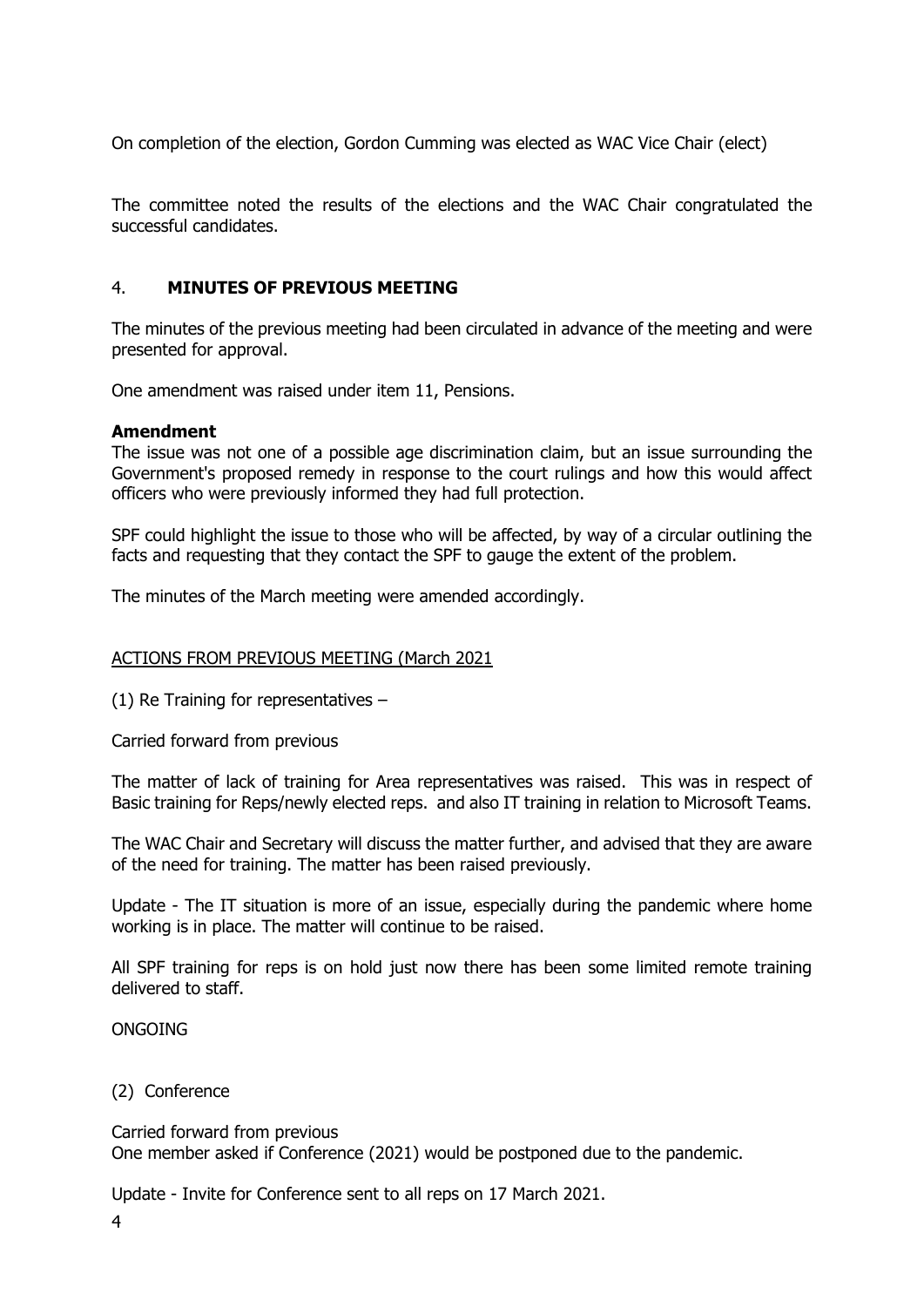Link for Conference sent to all reps on 24 March 2021

**COMPLETE** 

(3) AOCB. Re -Age of criminal responsibility Act.

Carried forward from previous.

Local reps to question - What are local communities doing in regards to social work and places of safety for children? The Local authority have a duty to create a place of safety for the vulnerable.

Local Reps to report back at the next WAC

Update - Update from Local reps at next meeting. Reminder issued to all Reps. 27/05/2021.

ONGOING

(4) Re - Masks

Some officers complaining that masks are uncomfortable to wear

WAC Deputy Secretary (H&S) will raise matter to see if there are any complaints recorded from officers and report back to WAC .

Update –

Checks have been made and officers spoken to during welfare visits re the masks. For the masks currently in use in the west there is two sizes. Provisions should be made to ensure that officers get a break from wearing the masks, although no set time is advised, it is generally agreed the wearer should have a chance to remove the mask after 4 hours. The masks are here to stay and uses other than during the Covid pandemic are being looked at.

**COMPLETE** 

(5) Naloxone – training for officers.

Questions raised over SPF lack of involvement in training. Who is running training and are the officers participating being given the opportunity to change their decision on carrying Naloxone after they have been trained?

WAC Deputy Secretary (Health & Safety) to investigate and provide an update at the next WAC.

Update –

For clarity the SPF had asked for an input into the training and this had been refused, there was a chance for full time SPF representatives to attend these meeting and we attended a small number. Prior to the training taking place we were provided with the training package. There is currently no record kept of who agreed to take the Naloxone packs so if an officer changes their mind after taking one no one would know.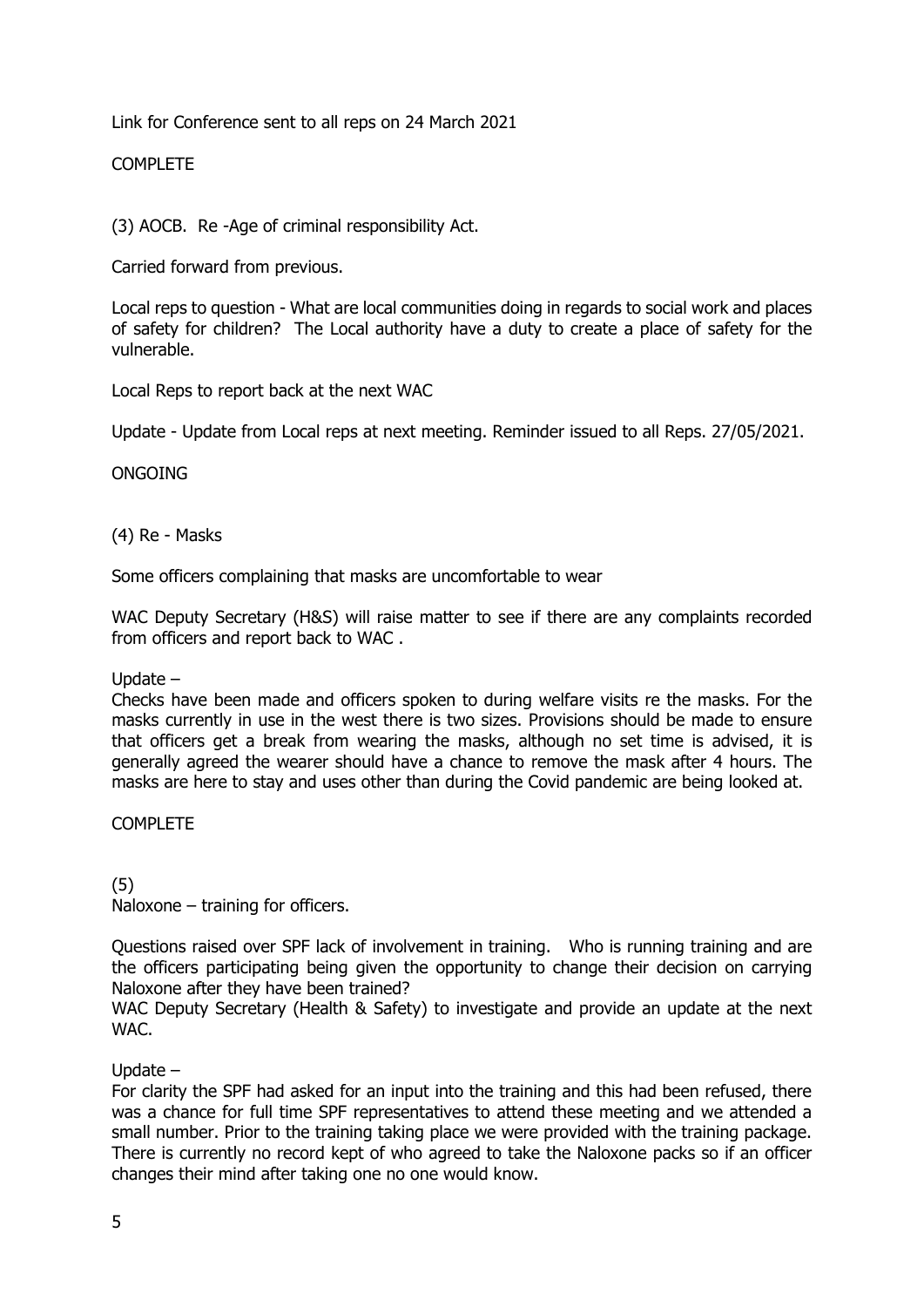## **COMPLETE**

### (6) Naloxone – information

Request to re issue JCC Circular 9/2020 re carrying of Naloxone. This will be circulated to all WAC reps.

Update – JCC Circ 9/2020 sent out on 04/03/2021 and JCC Circ 6/2021 sent out on 05/03/2021

**COMPLETE** 

(7) Re PPE.

Should failure to provide officers with the correct PPE and inability for officers to carry the correct PPE be recorded as a near miss ?

MH to Circulate that such circumstances should be recorded. Circulate email to WAC in this regard.

## Action 7 – Covid19 PPE –

Email was sent out on behalf of the WAC Deputy Secretary on 27/05/2021 advising that if officers are not provided the correct Covid PPE and are requested to attend a Covid related call or by not having a carriage system for Covid PPE, officers are requested to attend a Covid related call then a near miss should be submitted. There is now an opportunity to order more than one FFP3 mask and there is currently a roll out of the carriage system. Each Division should have a stock of an interim carriage system.

COMPI FTF

### (8) Pensions

This action was amended to reflect the amendment to the March Minutes.

### Re Pensions

Issues surrounding the Government's proposed remedy in response to the court rulings, and how this would affect officers who were previously informed they had full protection. The proposal to transfer everyone on to the CARE scheme next year to remedy the age discrimination, will mean that officers who were previously fully protected by age will lose that protection.

### Action -

SPF could highlight the issue to those who will be affected, by way of a circular outlining the facts and requesting that they contact the SPF to gauge the extent of the problem.

### **ONGOING**

(9) I.T Issues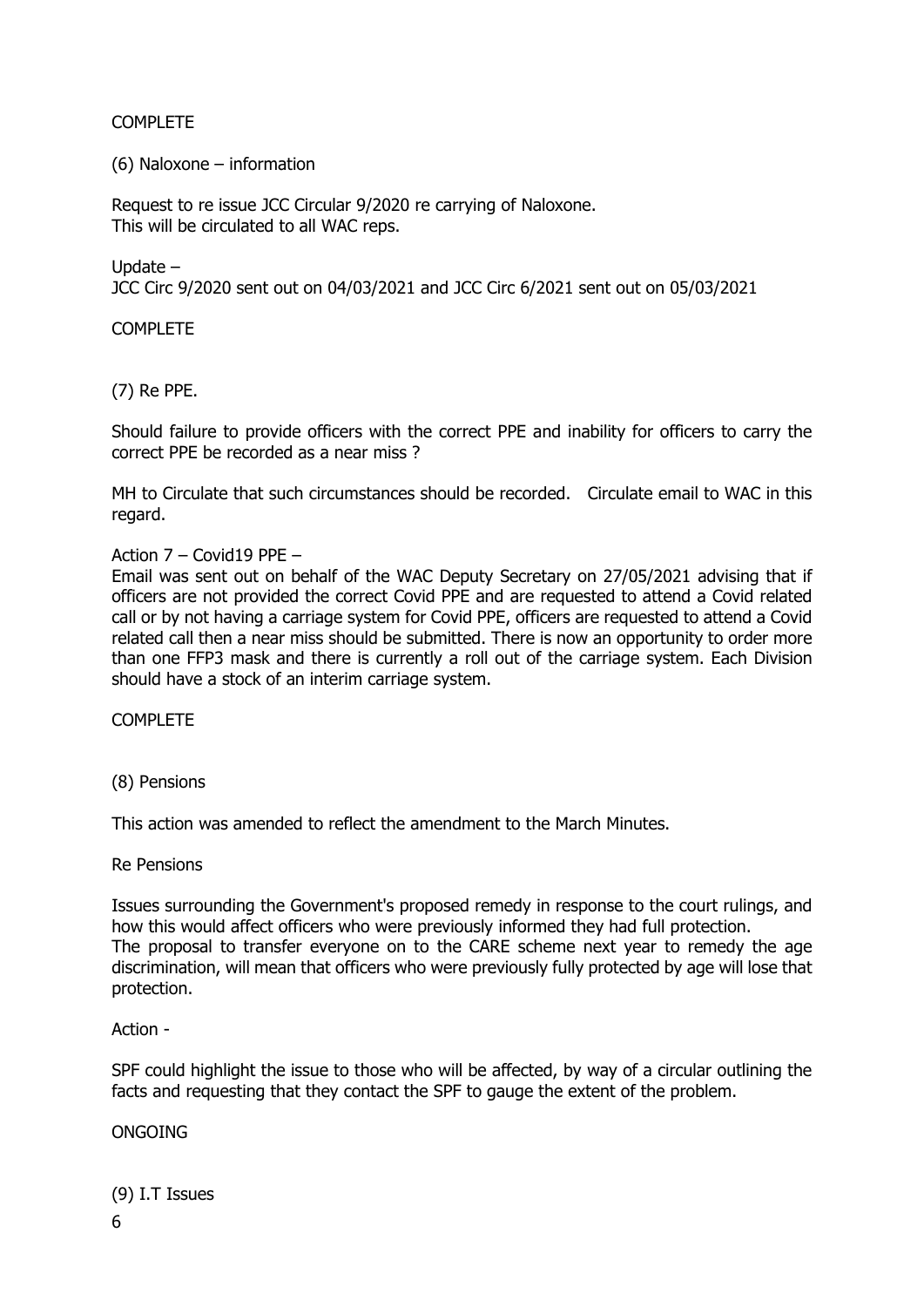Concerns regarding representatives not being provided with the necessary IT to carry out Federation duties.

Update - WAC Chair agreed that there should be options available. i.e. mobile Phone, tablet or laptop. Will continue to raise the matter at JCC.

Update – Provision of devices now in process. Situation will continue to be monitored.

**COMPLETE** 

## 5. **LEGAL ADVICE AND ASSISTANCE**

27 files have been submitted to SPF Legal since the last WAC Meeting

Criminal legal defence x 11 Injury on duty x 11 Employment dispute x 2 Civil dispute x 3

This does not include any that may have been sent to SPF Legal direct.

Any member submitting a legal advice and assistance application should note that forms should be signed by hand as an electronic signature is not acceptable. All applications should be accompanied by a full statement of fact.

## 6. **DIVISIONAL REPORTS**

Divisional reports were received in advance of the meeting.

Area 8 – Argyll and West Dunbartonshire

The following matters were raised.

Work Force Agreement

Pressure on officer resources throughout all departments and all areas has been experienced. This has been highlighted as the result of covid illness/self-isolation and the on effects of court re-opening and the resulting bottle neck of cases.

Knock on effects of absence is officers requesting annual leave out with their leave periods, build-up of RRRDs and TOIL.

A meeting set up to address the issues with resourcing only highlighted the difficulties of meeting demand with such tight resources.

Fleet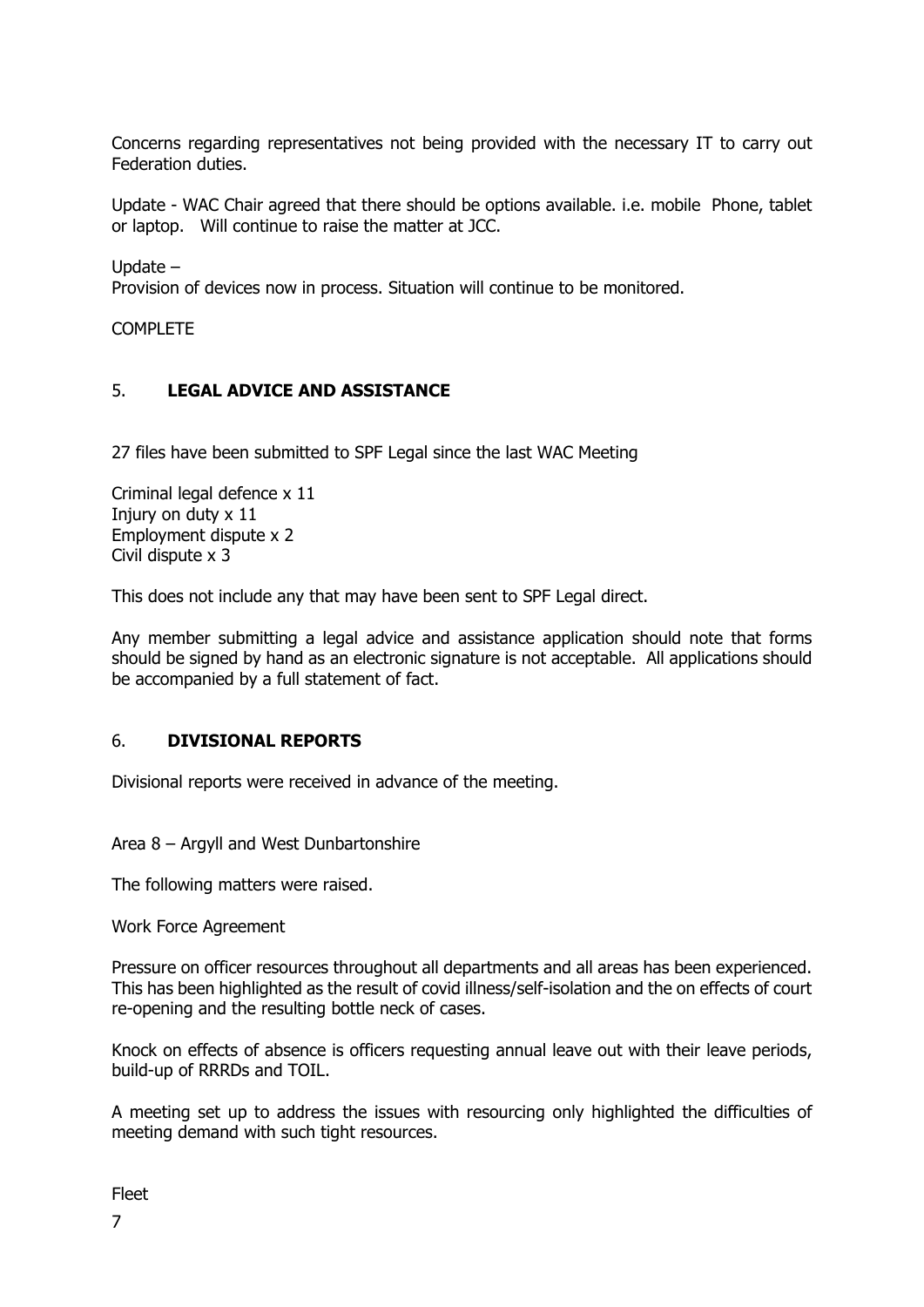Response shifts are experiencing a shortage of marked vehicles making prompt attendance at change problematic. Knock on effect is now unmarked cars are becoming equally hard to source. It has been observed that it does not matter if the OBL is met if there are not got enough cars to put the officers out in.

### Officer Safety Argyll

Recent incidents in Argyll have highlighted how exposed officers are in remote locations to violent attacks. Divisional Commander has consistently expressed his desire to install taser hubs in all offices but problems occur with training capacity and convincing officers to become STOs.

Discussions with officers in Argyll regarding changing shift pattern to accommodate more officer on duty, but which would potentially require shorter working days and less days off, tend to be of the in favour of keeping the current VSA146.

#### Officer Development/Training/Retention

Division is currently reviewing tenure of posts and has recognised that recruitment and retention of officers are equally important. There is discussion with SPA regarding an Islands and rural allowance and a review of the housing stock and estate (there is a national strategy meeting regarding housing availability) with potential of entering into a partnership with Indigo Housing Group.

#### Firearms Enquiry Officers

Representatives currently assisting divisional management in coming up with a realistic FEOs strategy. Pressure on officers, especially in Argyll, to meet demand is currently unsustainable. Training capacity is an issue.

#### **Training**

Backlog in training effect all departments from basic courses such as MOE to the more specialist roles. The lack of trainer officer is effecting capacity and also holding up transfers and postings.

With regards to discussion at the previous WAC Meeting in relation to the 'Age of criminal responsibility Act', the division had attempted to arrange a meeting with the local Council but this had been cancelled at short notice.

#### Area 9 - Ayrshire

The following matters were raised.

There has been positive engagement with the SMT regarding a variety of issues and there is an enthusiasm to meet with the Federation.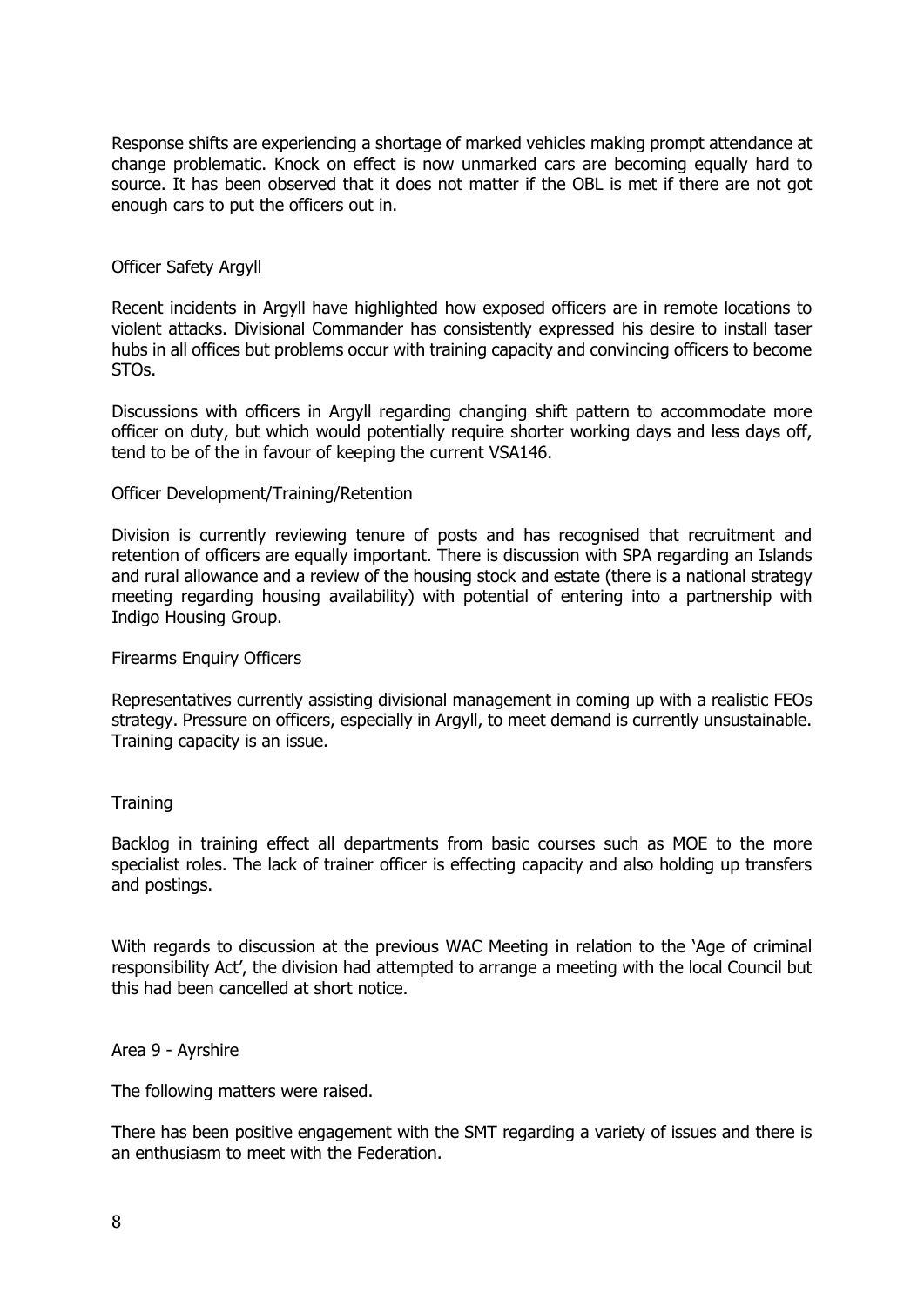Vehicles - there are replacements for old vehicles ongoing however often there are a number off road and this is leaving shifts short of adequate vehicles.

Report from an officer that the constant wearing of the FFP3 mask resulted in a constant headache and sickness. Others complained of a similar feeling with the belief it was the mask causing this, however, there is no direct evidence. Requested the officer to submit feedback on return to work interview.

A new Sgts forum has been set up by SMT. One of the main issues raised in the meeting was custody back fill. Shift Sgts are regularly being moved to cover custody leaving the shift short. SMT to engage with R division however the hope is the recent candidates from the Sgt process may plug gaps.

There has also been a memo published regarding taking annual leave out with allocated time in U div. The memo states that if an officer is requesting more than 3 days out with annual leave subgroup it needs to be authorised by a Chief Inspector. Unsure if this is National or local however having checked the Regulations, it appears the number of days is 9 not 3.

**ACTION -** Re memo published regarding annual leave.

Issue re carry-over of leave (72 hrs) If taking more than 3 days, has to be signed off by Chief Inspector. WAC Deputy Secretary to check and confirm

SMT have been approached with regards to confirming annual leave groups for 2022/23 as officers are having to postpone holidays due to covid and move them to later on. Now at the stage where officers are going to postpone into the annual leave year 2022/23 but the groups are not confirmed. Could police Scotland provide this information soon so officers can forward plan.

Current leads/reserves

Conduct - Stephen Gray reserve – vacant. Equality - Adam Peppard - vacant H&S - Stephen Gray - vacant

T/PI Claire Duffy and Sgt Chris Hynds to put into posts however this is currently still to be confirmed.

3 x PI - positions 1 x PS - position 1 x PC - position

Area 10 – Dumfries & Galloway

The following matters were raised.

Currently one vacancy at Inspector, Sgt. and PC levels. Currently going through election process for Sgt and PC level. It is very unlikely that the Insp/Chief Insp. Post will be filled.

Locally some concerns about staffing numbers on shifts in particular Galloway side of force and this will be raised with the local Commander.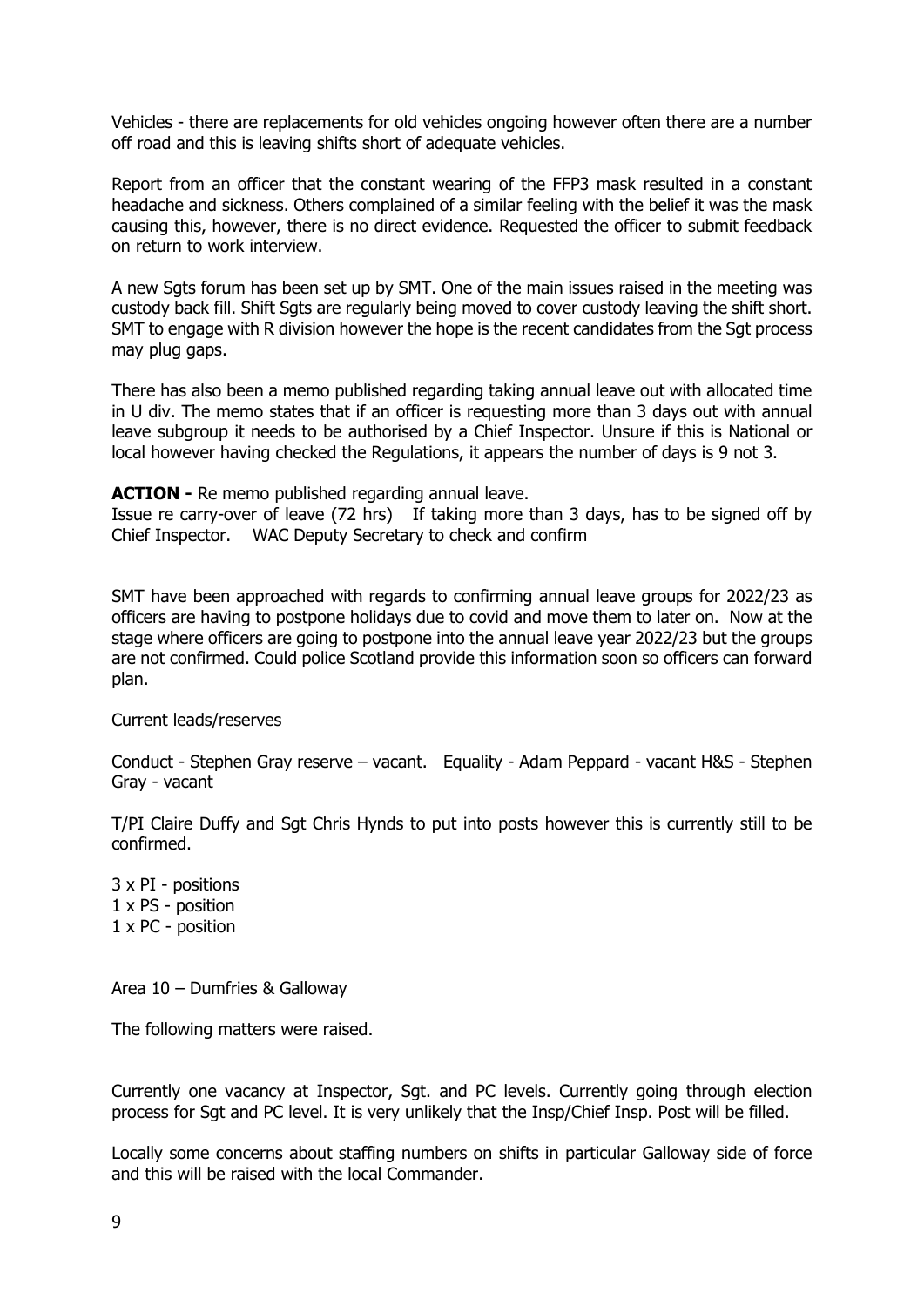Vehicle and the worthiness of the role being asked to do has also been raised. Again, this will be driven forward with local fleet users group.

Additional uptake of staff to St. Ives left shifts below OBL's. Officers left at Division have been advised that no overtime available.

The National Deputy General Secretary updated and advised the members that this issue has been raised. Clearly officers cannot police as required under those circumstances. Deployment has more than doubled in the last 5-6 weeks.

The matter was discussed further in relation to deployment, accommodation requirements and allowances.

One member asked if it was possible to publish documentation highlighting the benefits of signing the Workforce agreement (WFA).

The National Deputy General Secretary advised that the WFA was in effect to protect officers. Shift patterns have to be agreed offering protection for officers in terms of working hours and conditions.

The National Deputy General Secretary updated members on Operation Urram in respect of travelling time, accommodation and shift patterns during the event. SPF still await information in relation to this event and once confirmed, this will be circulated to members.

Area 11 – Lanarkshire

The following matters were raised.

New FFP3 mask carriers have been rolled out in the division, although there appears to be a shortage. This has been raised and additional supplies will be delivered.

There remain queries from Supervisors with regards to officers believing if they have been vaccinated twice they no longer require to be clean shaven, advice has been provided to clarify clean shaven remains the default at this time.

Project Quest - Movement to Euro Central site, has continued to slow further meetings to be scheduled for updates, other sites possibly being considered at this time also.

Continued issues raised by Response officers and Supervisors with Scottish Ambulance Service raised from last meeting, division appears to be taking more to do with this now.

Officers are still awaiting vaccines, and the gesture from NHS centres to give left over appears to have ended, the feeling from officers remains that they should have been prioritised.

There are currently three ongoing criminal proceedings.

There remains ongoing issues with the Response Fleet in Lanarkshire, the garage has now Re-opened, in the interim period Fleet vehicles were going to private garages which saw an increase in turnaround of repairs, it appears to have slowed now the Garage at Motherwell is back in operation.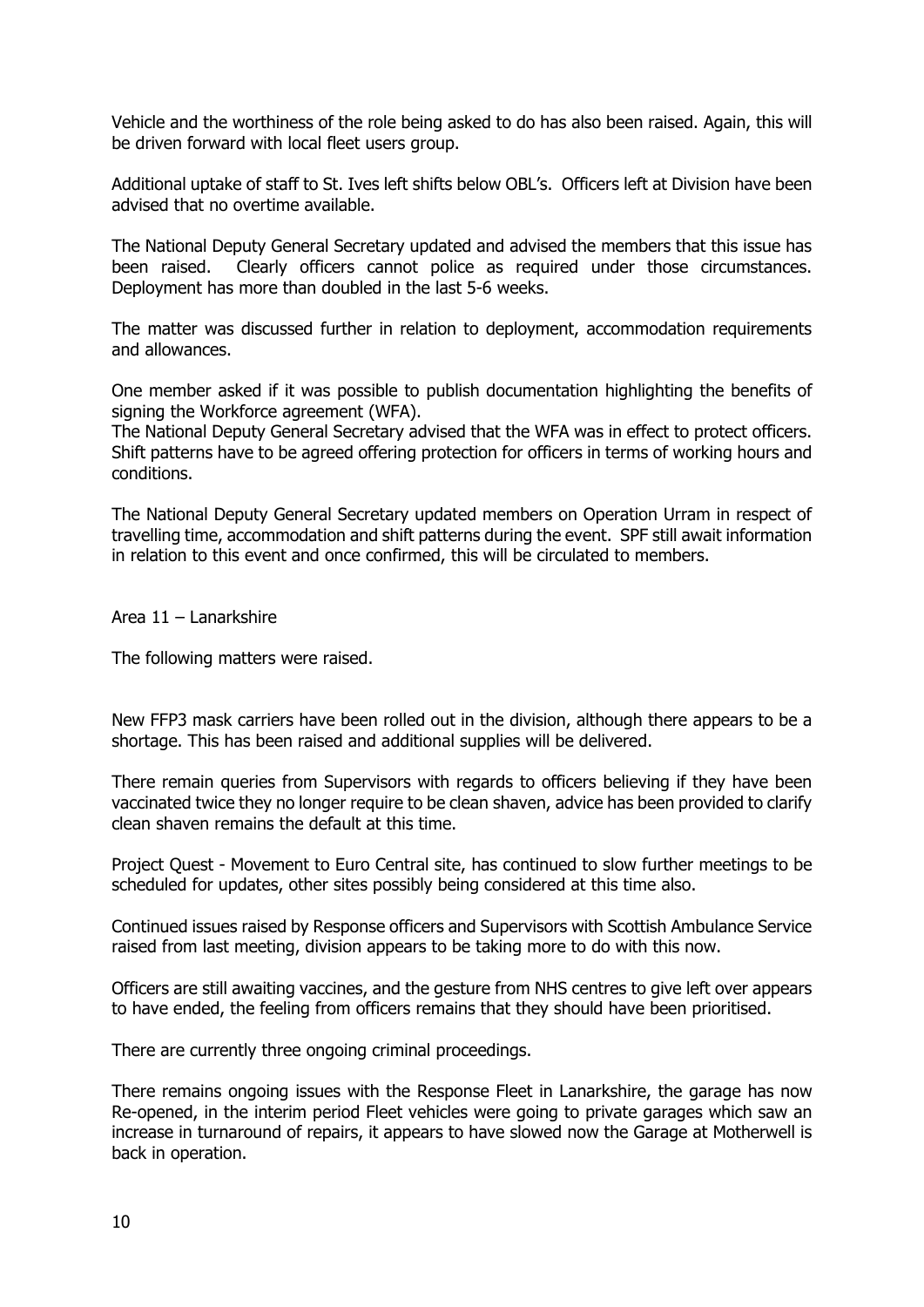Area 12 – Renfrew & Inverclyde

The following matters were raised.

The most recent meeting with the Divisional Commander was held on 26 May 2021. The following issues were raised and discussed.

### Resources

The lack of service on the shifts and the high proportion of probationary officers and officers who are just out of their probation was discussed. Workload and the allocation of tasks was also discussed.

There is currently a number of reviews taking place including one into the divisional operating model, which is meeting next week, a review into modified duties officers in the division, as well as a force level review of local policing and divisional reps will be updated on the progress of these .

## Communication

The Commander acknowledged that due to the pandemic, he and the SMT have not been able to be as visible as they would have liked. With the easing of restrictions he is keen to address this. Sergeant and Inspector forums will be introduced along with other ways to improve communication.

### CAM

Issues were discussed in relation to CAM and the difficulties if problems are identified in feeding these back to the Resolution Team, the division no longer has a SPOC to highlight things to which may contribute to a perception that the system is working better than it is and does not give an opportunity to improve .

The Commander is going to look into this and provide an update for the next meeting.

### **Custody**

 The continued issues with custody division in relation to processing times and number of prisoner obs was discussed. The Commander wishes to try and address any issues and is keen to be made aware of problems so it can be raised at the custody forum.

The Commander is also aware of the ongoing Prisoner Obs group review which is due to report back in June and he will also provide an update on this when he has it.

### Health and Safety

The poor state of the vehicle fleet was raised in relation to the age of the cars, number of cars at the garage for repair and the time taken to repair vehicles. This will continue to be raised at divisional H+S meetings.

Taser and the shortage of trained officers, the Commander is keen to encourage officers to apply for Taser training but until more courses are made available this will continue to be a problem.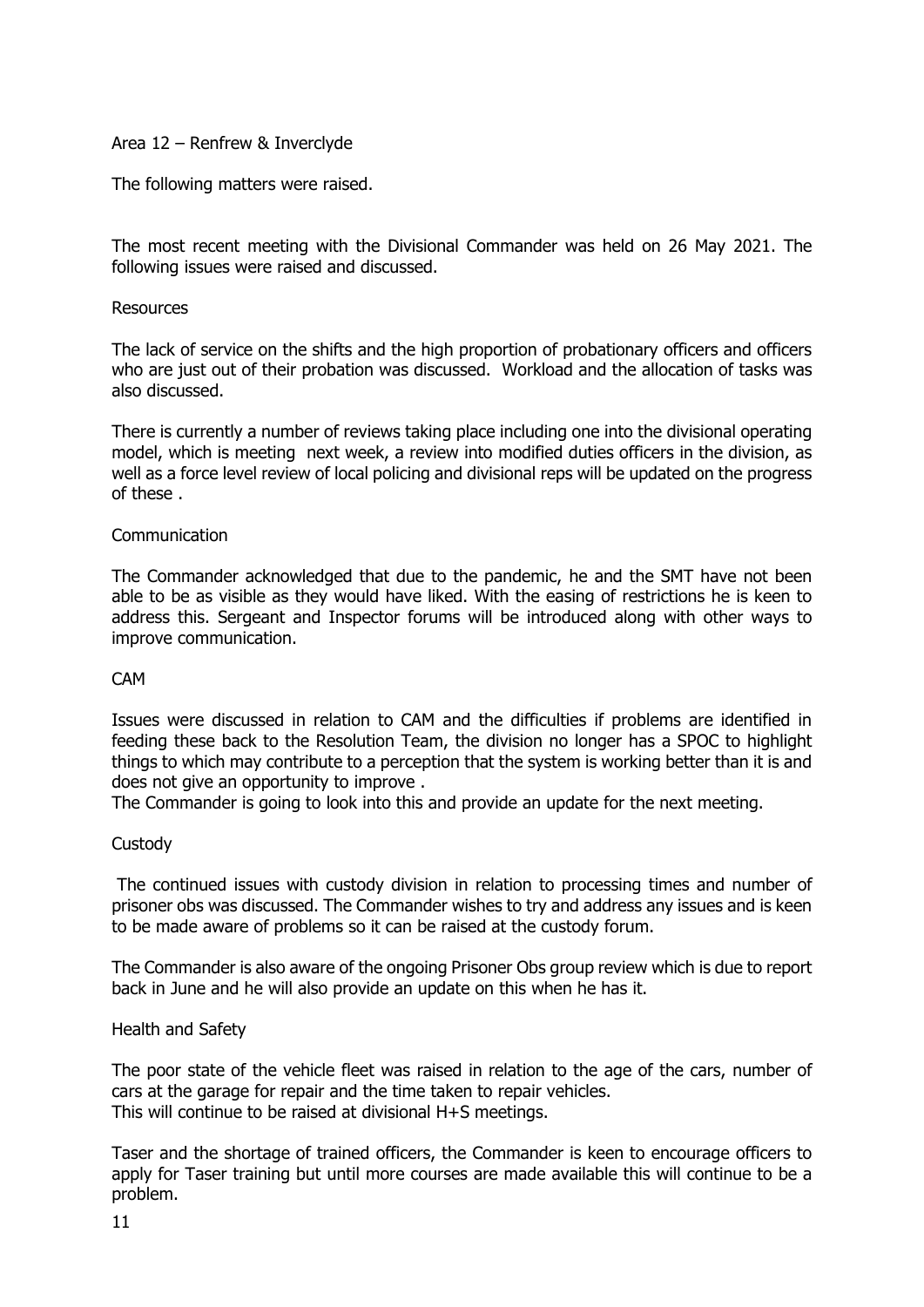Lack of Lighting/Sentry tents in the divisional inventory - some divisions appear to have a stock of these items when they have to deal with a locus which has to be maintained for a protracted period.

This is another area the Commander will look into.

Renfrewshire Sub Divisional Merger

This is a relatively new development which has merged the sub divisional management of KA and KB sub division to align it better with the local authority area.

This was put in place prior to the new Commander arriving and he is currently in the process of having it reviewed, although no major issues have been identified with this to date. Divisional reps will be provided with an update on the progress of this and we will continue to monitor it to try and address any issues.

Area 13 & Area 16 – Greater Glasgow North & South

The following matters were raised.

OP Stumpacre - All injured or near misses being offered Trim. Several officers injured in what can only be described as the biggest Public order incident in the West resulting in numerous assaults. A dedicated enquiry team is now setup. SMARTEU will conduct 4 strand debrief.

Operation Urram – Local federation representation on planning meetings from G division perspective.

Euros – scoping now done for event, including fan zones as it is anticipated that there will be fans at events.

COVID – There appear to be less cases and isolations. Some Officer were issued with the new carry case that can take goggles and 5 masks. This can be clipped to the belt if required.

NHSGGC not offering up spare vaccine doses to Officers despite a promising start.

Taser – numbers are still limited and Officers are complaining of having to travel across multiple subs – even having to borrow Taser trained officers from out with division (Q Division).

Custody division – Still significant issues with custody, Officers being sent to Lanarkshire custody suites due to queues in G Division.

One member highlighted that Officers in GG Division are losing parking due to custody now taking over several sites.

**ACTION** – the WAC Deputy Secretary will raise this and report back. Offices affected are Baird Street, Govan and Cathcart.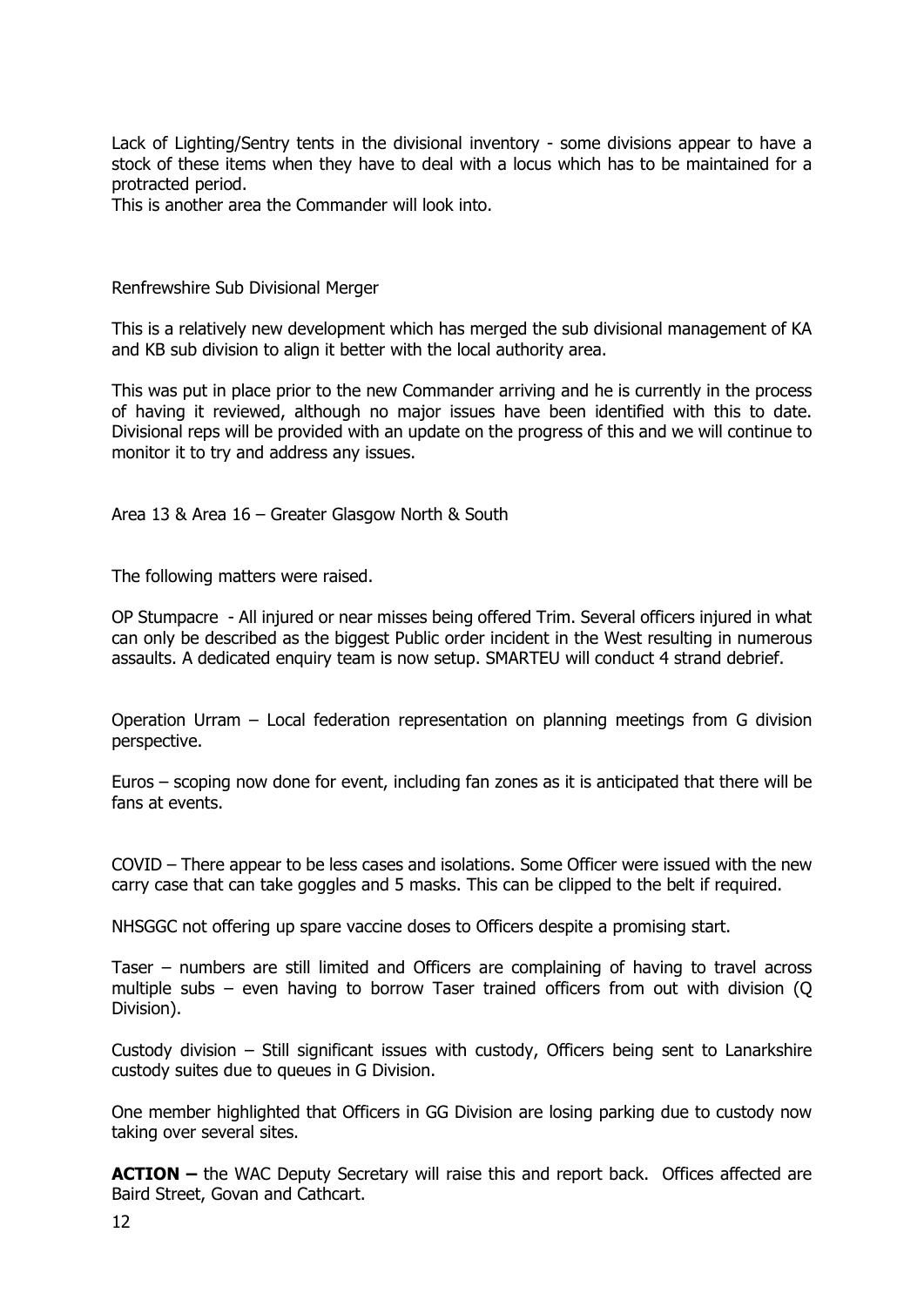Exigencies/Events staffing/Time off – Discussions are ongoing around publishing exigencies better to inform staff of the reasoning. The monthly Ops Planning meeting is now back up and running. Representatives are worried about potential for large volumes of events and the subsequent pressures put on the frontline due to the abstractions.

PPU Shift pattern consultation – this is still ongoing.

Euro 2020/2021 - Scoping appears to have been done but red days remain. Querying with planning team regarding these remaining.

Area 14 – Operation Support Division

The following matters were raised.

Enquiries regarding resourcing for Urram. Some officers aware of a proposed 12 hour 6 day shift pattern with two early, two night and two off. Requested to know who will be doing this and when implemented.

Area 15 – S.C.D.

SCD continue to have issues with custody division in relation to offenders being released from custody instead of being detained for court, and the arresting officers being tasked with finding the prisoner alternative accommodation if they are not welcome back at their address.

### 7. **DEEP DIVE**

The Chair is completing a final report for the Deep Dive which took place in L division. A draft will be forwarded to the Deputy Secretary (H&S).

## 8. **Local Policing Commanders (LPC) & People and Operations Deliver Group (PODG) National meeting**

### Local Policing Commanders West

Three meetings of the LPC have taken place since the last WAC. They were held on 23rd March, 29th April and 27th May. The following are some of the topics that were discussed in those meetings.

Event and partnership funding and shortfalls.

The cancellation of large-scale sporting and entertainment events had led to a shortfall in expected funding. Event organisers are charged for a police presence and although this sometimes does not cover the whole cost of an operation, divisions have expected levels of income factored into their budgets. There are still problems with how funding for events is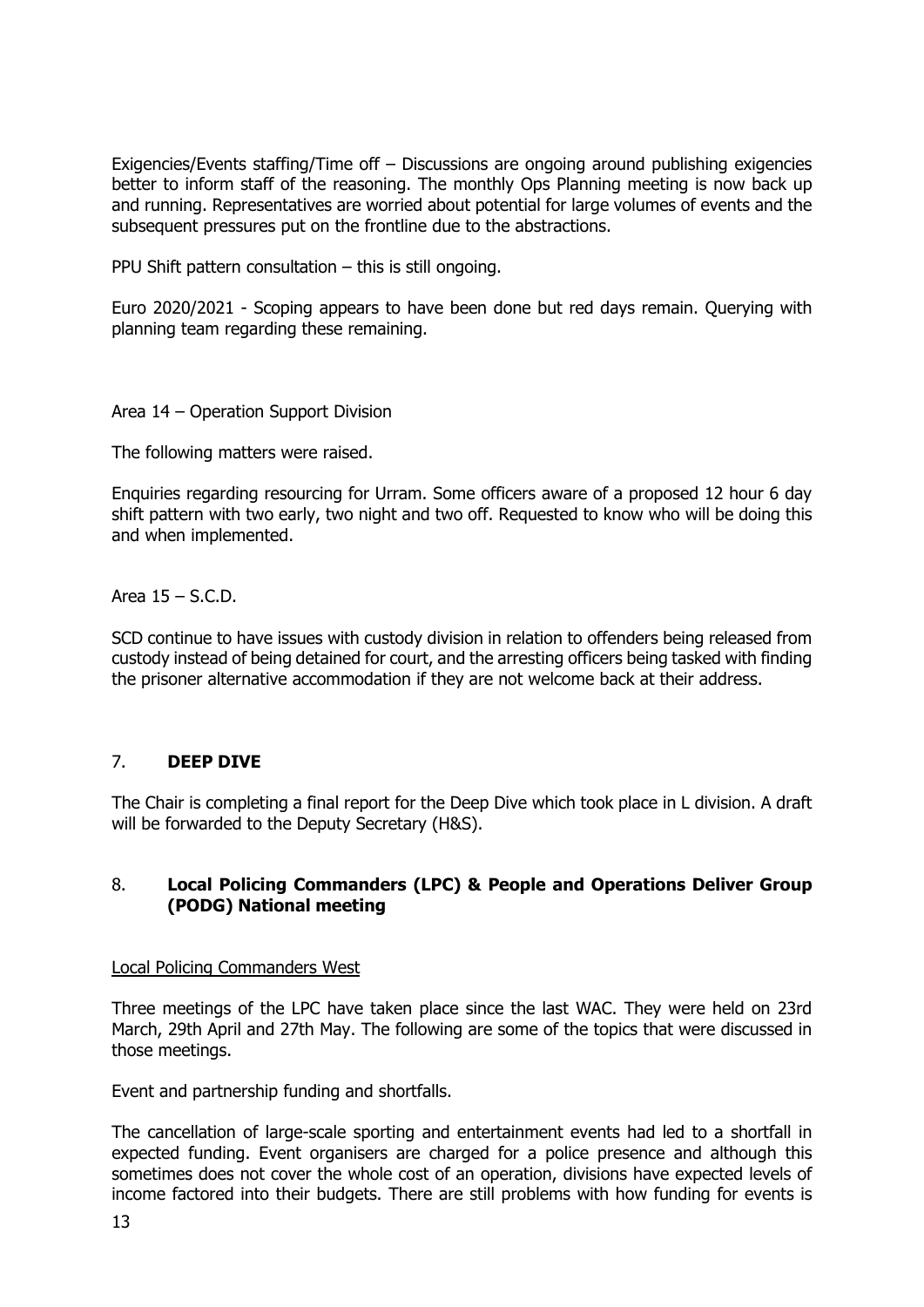distributed with divisions only getting a fraction of the cost back. Mention was also made about some partners withdrawing funding for dedicated posts.

### Strategic Workforce Plan

There is still an element of uncertainty as to what the SWP will mean for each division and department. Concerns include that posts will be moved from frontline to service demand in specialist divisions.

### **Estates**

Preferred options have been developed for replacing Ayr and Oban offices. These proposals should be getting sent out to U and L divisions for circulation to our members. Estates are also in early discussions with Argyll and Bute Council regarding developing key worker accommodation in Argyll.

#### Shields

There is a general unease in the West regarding the removal of shields from patrol vehicles. The PSoS position is that they weren't used in the rest of the country however it was argued that the threat of violence was greater in the West and that protection should not be lowered.

#### Risk

Divisions, Areas and Police Scotland nationally maintain risk registers and the amongst the risks identified in the West are;

Court Duty Change- inability to maintain safe levels of officers and compliance with the Workforce Agreement. There is a massive backlog of court cases that have built up during the pandemic which COPFS and the courts are looking to clear.

Non-deployable officers- high numbers of officers who cannot be deployed operationally due to long term health issues and disabilities. There are barriers offering them meaningful work elsewhere in Police Scotland. The SPF also raised the number of officers who are on conduct restrictions and how this is applied inconsistently.

### People Plan and People Boards

CS Carol McGuire and CS Alan Waddell are in charge of delivering the West people plan. There are multiple strands to this and SPOCs have been identified in each division. Essentially the plan looks to deliver a better working environment for the members. Through increased awareness of and better training in personnel issues. Activities to improve morale (Team Challenge) and welfare/fitness Cycle to Work, better KIT days.

An update was given on promotions at a People Board meeting on 13th May. There are 295 Constables qualified for promotion to Sergeant and a parade is planned for July where app 200 will be promoted. It is possible that the promotion calendar will need to be amended again as the service could run out of qualified constables before the next planned Sergeant process. There are 77 Sergeants qualified for promotion and four Inspectors. A further parade is planned for August.

In respect of the promoted ranks, the East Area Chair, represents Inspecting ranks at PNB. Work is ongoing at PNB in respect of compensating Inspectors and Chief Inspectors for working additional hours. There may be communication from the service regarding the recording of working hours. Members, particularly Inspectors and Chief Inspectors should be encouraged to accurately record their working time.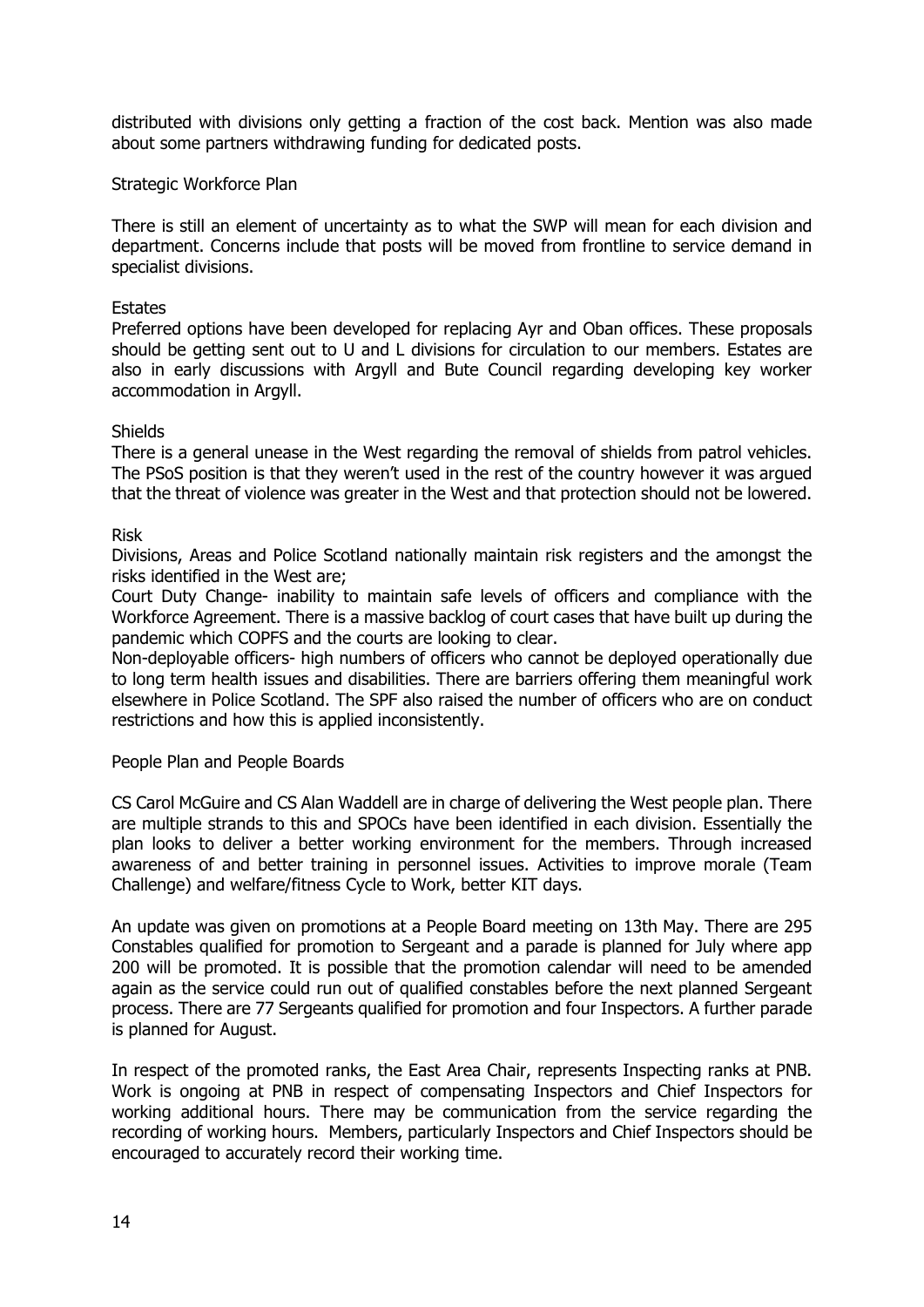One member highlighted the need for officers to be encouraged not to take devices home with them after completing their working day, as this impacts on their personal lives. A memo had been circulated in one division in this respect and the WAC Chair asked that a copy of this be provided to Merrylee House.

**ACTION** – for all Divisional representatives

Reps to raise any issues with officer's home working on their Mobile Devices out with duty hours, which they are aware of, with senior management teams.

## PODG

There was not much to report since the last meeting.

The Chair advised that the terms of reference were to be arranged by 28 May.

Naloxone – If this is passed to officers in Custody Division it was agreed that a risk assessment should be carried out.

There is a requirement for driver training.

## 9. **CONDUCT**

The Deputy Secretary (Conduct) updated on the last meeting of the Conduct Committee which took place on 6 April 2021 by video conference.

Criminal Cases

Legal applications were discussed, 21 received for criminal cases, two had been concluded after interview and the remaining 19 were all being considered by CAAPD.

### Conduct Cases

Conduct investigations continue to progress, 1 meeting has been held since the last Conduct standing committee meeting. Several were scheduled to take place in the coming weeks and months.

### **CAP**

The Assistant to General Secretary (conduct) - (AGSC) reported that from 1st May 2021 the frontline resolution and investigation of complaints will be entirely brought in house for PSD to handle. This has resulted in around 25 additional posts to PSD and has been brought in following recommendation 9 of the Dame Elish report. The 25 new posts include Inspectors, Sergeants and Constables and they will all attend a week long induction course (recommendation 6)

Performance/PIP

No performance cases since last meeting.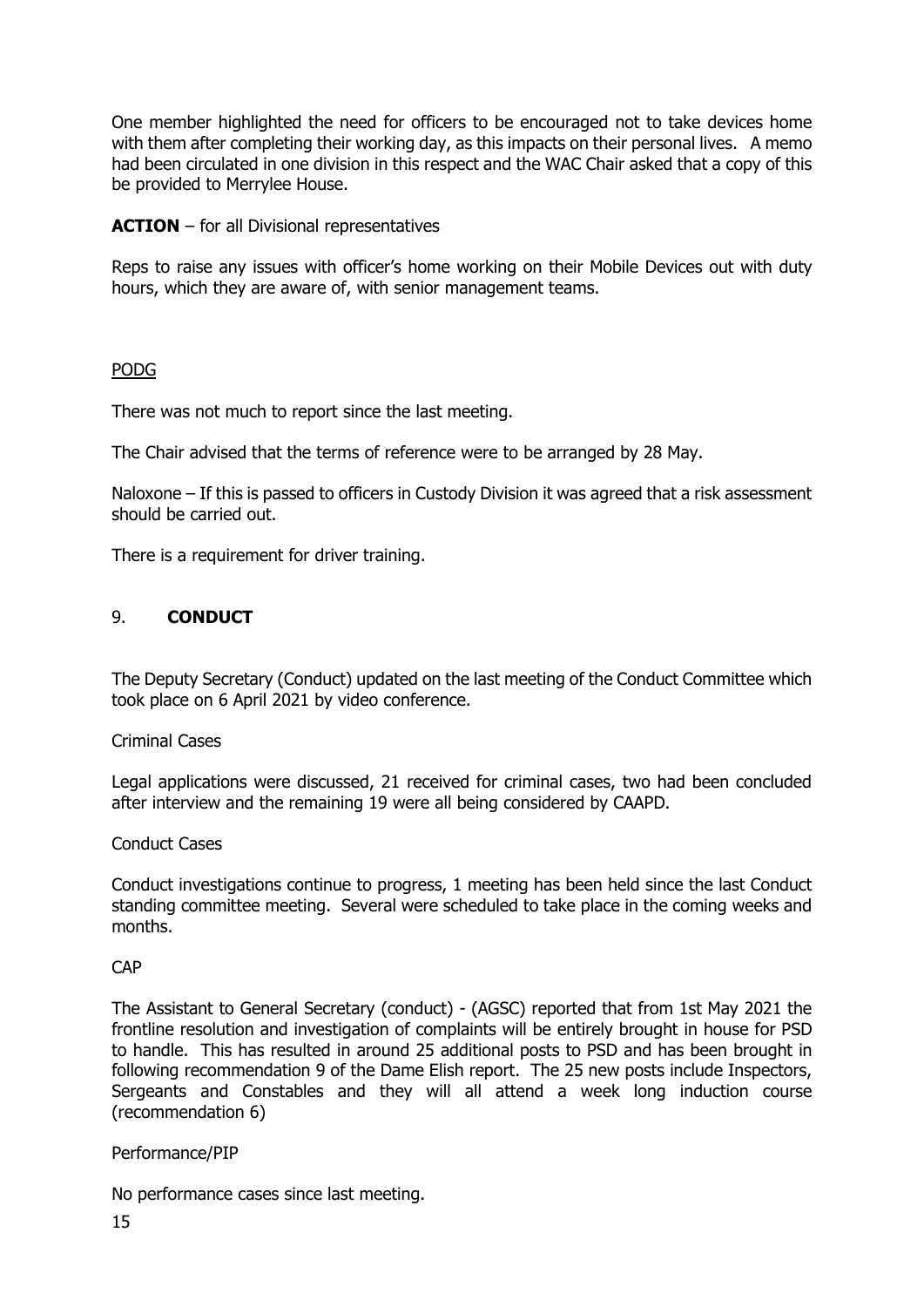No PIP since last meeting.

PIRC

PIRC obtaining statements by teleconference during COVID 19. Our advice to officers is to request to be sent a copy of any statement obtained to agree the contents, rather than have this read out.

## **Training**

Training will restart once lockdown is eased. AGSC will prioritise training on regulations and additional support for reps dealing with conduct cases, meetings and hearings.

## AOCB

Conduct IT – Tablet trial concluded, two of the West Conduct trained representatives were now utilising laptops to see if this is a better solution.

Total case load in the west of 102 (15 less than last WAC)

The criminal figures remain high, but as per last quarter this is anticipated to reduce once the courts are back to normal as many cases were postponed due to covid.

There have been five misconduct meetings since the last WAC, two with no misconduct found, two Final Written Warnings and one Written Warning. Two misconduct matters were dealt with via Improvement Action without the need to progress to a meeting.

We have two hearings due to take place with dates still to be set. There are a number of matters awaiting decision on how to progress.

Members were advised to ensure that any updates for criminal or conduct matters should be submitted on the new electronic form. The link has been emailed out by Lynne.

Thanks were extended to those who have supported officers during criminal trials and conduct during these difficult times, the inevitable delays have not been easy for anyone to deal with but the continued support is invaluable to those awaiting their outcomes.

Particular thanks to Jennie MacFarlane and Lynne Gray who both carried out their first misconduct meetings since the last WAC.

The Deputy Secretary (Conduct) also recorded thanks to all reps who have stepped forward to assist colleagues who have been under investigation whilst she has been conduct lead. She asked that the members give the new Deputy Secretary (Conduct), Lynne Gray, every support they can in her new role.

## 10. **EQUALITY**

In the absence of the Vice Chair, The WAC Deputy Secretary delivered the update to the Committee.

The last Equality Committee meeting took place on 25 March 2021.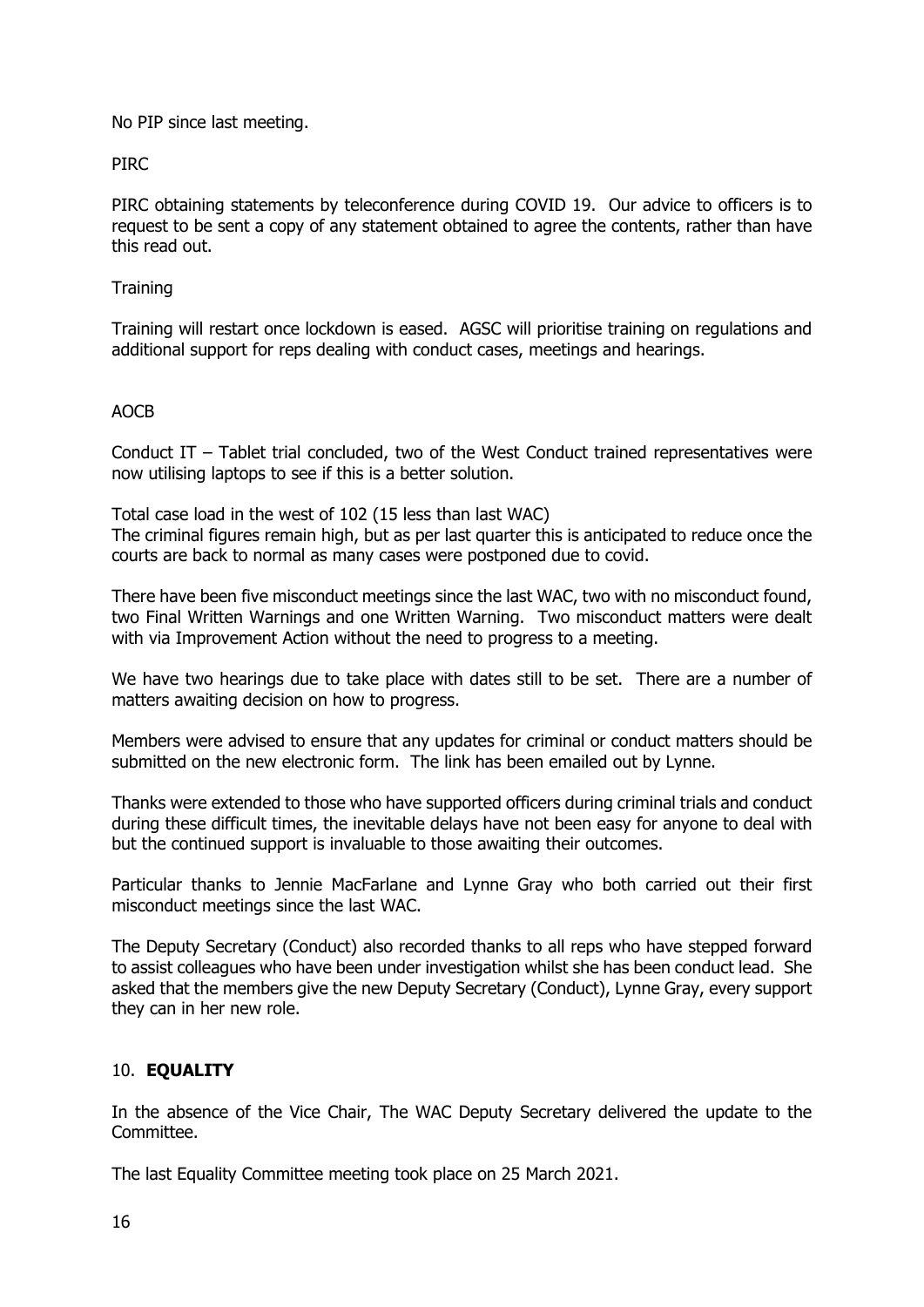## PNB(S) Equality Working Group

The Assistant to General Secretary (Equality) (AGSE) reported that there had been no meetings of this Group since the last Equality Subject Committee meeting.

### Equality, Diversity & Inclusion Employment Group

The last meeting took place on 3 February 2021. Equality outcomes relative to the next period of review for the Mainstreaming Report, continued to be developed, and is the subject of various work-streams, including Brake the Race Ceiling, Smarter Working and Maximising Attendance. The SPF have continued presence and continue to make valuable contributions based on members' experiences

### Ill Health Process

There is still a significant backlog of cases to be heard, with some members waiting up to 8 months just for an SMP appointment. A further SMP has been appointed, working two days a week alongside the new SMP to try and address some of the backlog. The WAC Vice Chair and the other Equality Leads have had meetings with relevant HR leads to ensure cases are prioritised on the right basis, not necessarily those who have been in the process for longest. HR are sending letters to all those currently in the IHR process to explain the reasons for the delays. All members in the process are being retained on full pay. Advice should be given to any member enquiring about the IHR process that the timescales now are around 12- 18 months for completion, minimum.

Equality, Diversity, Inclusion & Human Rights Strategic Oversight Board

The AGSE advised the Committee that DCC Fiona Taylor is the Chair of this Board, and that the first meeting was held on 1 March 2021. He stated that the Strategic Oversight Board (SOB), provides process and governance on EDI work within the Police Service, combining both and providing opportunity to take initiatives forward. Whilst this was the first meeting of the SOB, legacy business from the previous Strategy Group required to be concluded, to ensure a seamless transition.

### Ongoing National Equality Work

The AGSE informed the Committee that, since taking up this role, he has attended various meetings to discuss relevant matters, and is seeking to find better ways of working together to strengthen the links with colleagues within Police Scotland and the Diversity Staff Associations.

He stated that matters relating to Pregnancy, Ill Health Retirement, and Injury on Duty, are being progressed, and that considerable benefits have already come to fruition. It is hoped that those members will see tangible results as the work with Police Scotland continues.

The AGSE highlighted the good work carried out by FTOBs in respect of pregnancy related issues, and made specific mention of the work undertaken by Shirley Moran and Jennie McFarlane.

**Training** 

17 A training pack for equality matters is being designed and it is hoped to start the roll-out soon.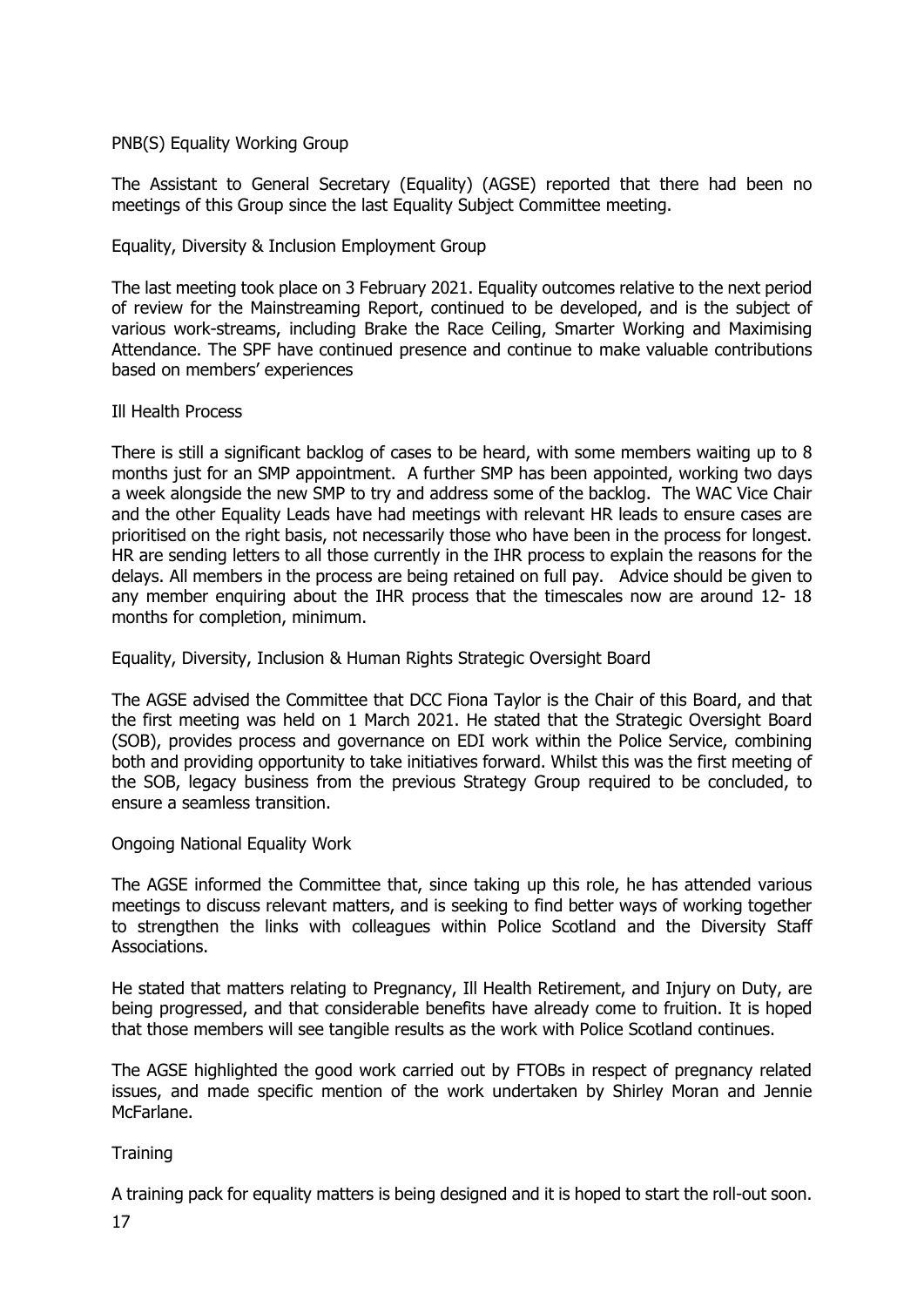### West update to the JCC Equality meeting

The WAC Vice chair provided an update for the West area and reported on the number of live Grievances, where members have sought SPF support. Many of the Grievances involved perceived discrimination, on a variety of the protected characteristics, and arrangements have been made to meet with other staff and diversity associations next month to share ideas.

It was reported that support is being provided to a number of those currently progressing through the ill health process, as well as other officers who have serious or terminal illnesses, significant mental health issues, anxiety, stress and/or PTSD.

The new Selected Medical Practitioner was being assisted by a part time SMP, as a result of which, there had been progress with some of the priority ill health cases.

The Committee were reminded of the SPF Group Insurance scheme, which includes critical illness benefit, but which must be claimed within 90 days of diagnosis as a qualifying illness/condition.

As lockdown restrictions begin to ease, it is anticipated that many pregnant officers with underlying health conditions, would be expected to return to offices. The Committee were reminded that individual risk assessments would require to be carried out before any return to duty could occur and that Health and safety considerations would remain for some time.

## 11. **HEALTH AND SAFETY**

The Deputy Secretary (Health & Safety) provided an update on the last meeting of the Health & Safety committee which took place on 8 April 2021.

The following is a brief update on some of the Health and safety issues that are currently being discussed.

### Covid

As the infection rates across the country have reduced so have the frequency of the Op Talla meetings. The guidance has not changed and FFP3 masks should still be worn when breaching the 2m distance when dealing with the public. The burn rate indicates that this is still not happening.

Joint Covid compliance checks are still happening with PSOS advisors and for the most part the covid control measures are in place. The additional cleaning is slowly being increased so stations that operate 24/7 should be being cleaned on a daily basis. Officers cleaning work stations and vehicles between uses should continue.

Lateral flow testing is been introduced for training and public order events.

PSoS are leading the way in the UK with reporting Covid cases under RIDDOR - 194 reports out of a total of 615 reported by UK forces to date. No forces have reported any feedback from the HSE.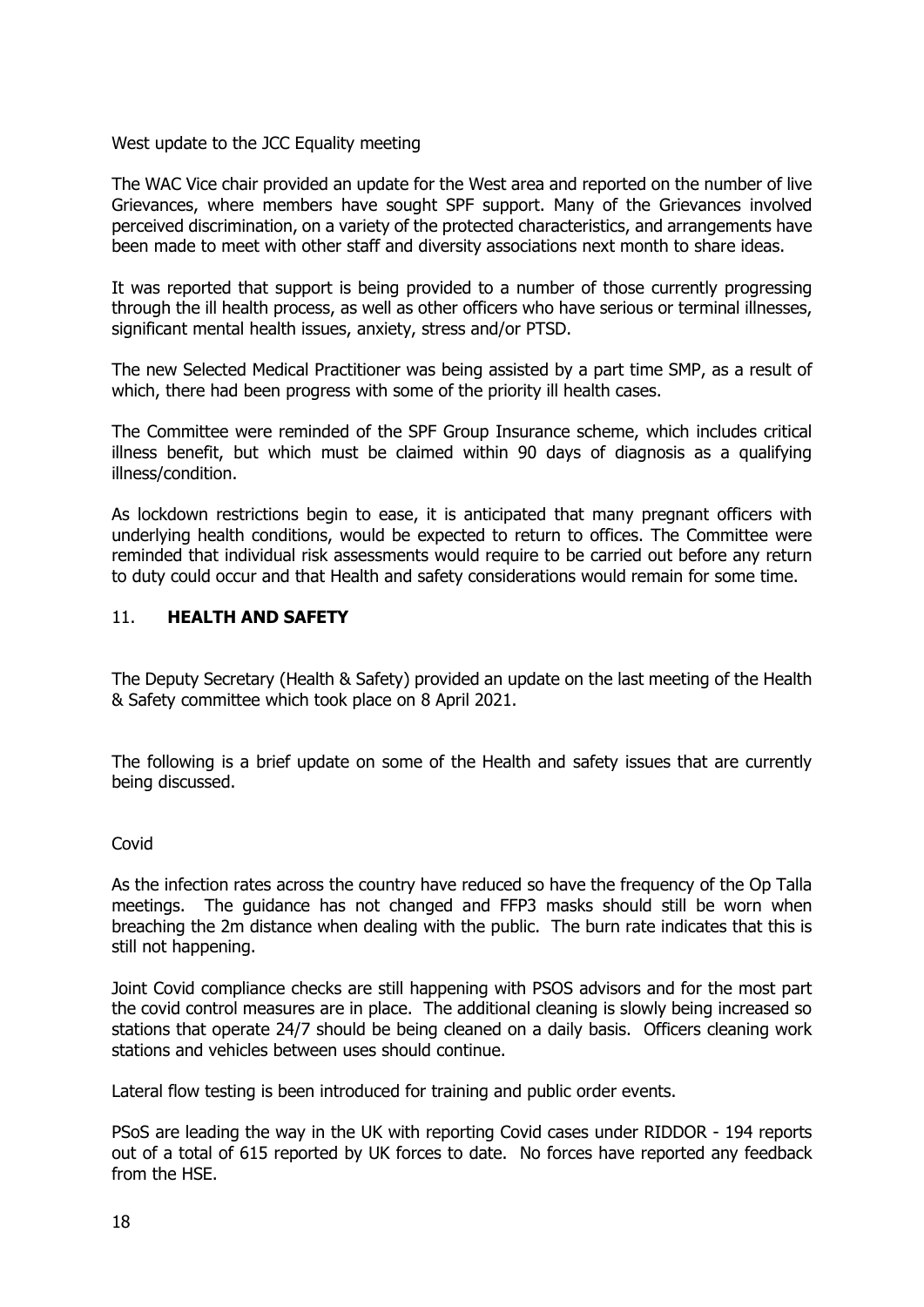Over 1600 officers have been contacted in relation to their exposure of potential exposure to Covid while at work. They are provided with a simple health questionnaire so that we can capture the information should it be required in the future.

Violence

Assault data analysis

Snap shot analyses from Q and L divisions as they had been identified as the 2 areas seeing significant spikes in police assaults.

The most significant finding was that the majority of assaults had assailants between 12-17 years and many were related to Children's homes, absconders and missing persons. Indeed, a single 15-year-old male was responsible for 18 assaults in Q3 and had been responsible for 42 police assaults in the previous 6 months.

Including that youth, six offenders were responsible for 44 assaults.

The clear failings of other partners were highlighted and are being addressed by the command teams.

L Division had higher numbers through the festive period, but had no repeat offenders. The MO in both Divisions were Kick, Spit, punch in that order of prevalence.

In both divisions a large number of the assaults occur in police vehicles or premises.

Accident reporting/Data Recording SLWG - This has been set up to look at the massive discrepancy in numbers of crimes and reports on SCoPE.

They have developed an accident report completion guide that is now on the Intranet. That in itself is about 26 slides long and highlights the issues in that the form has to be repeated for individuals involved in the same incident and also requires more than one form if the accidents are in the same incident, but unconnected ie officer punched by assailant and cuts lip, assailant runs off pursued by injured officer, injured officer slips and hurts ankle.

The data recorded has to be "good data" and the quality of completing the forms varies significantly from "punched in face, sore lip" to the cut and paste of the SPR. Info recorded should be about the incident and the injuries, but in sufficient detail to make the data worthwhile.

G Division have the highest number of submitted reports until looked at from a reports per 1000 officers, and they drop down the table. Number of reports will also affect the identification of repeat victims.

The ongoing review of SCoPE will make any changes unlikely until it is decided what the future of SCoPE is.

There is a guide on how to complete the SCoPE forms on the intranet.

**TASER**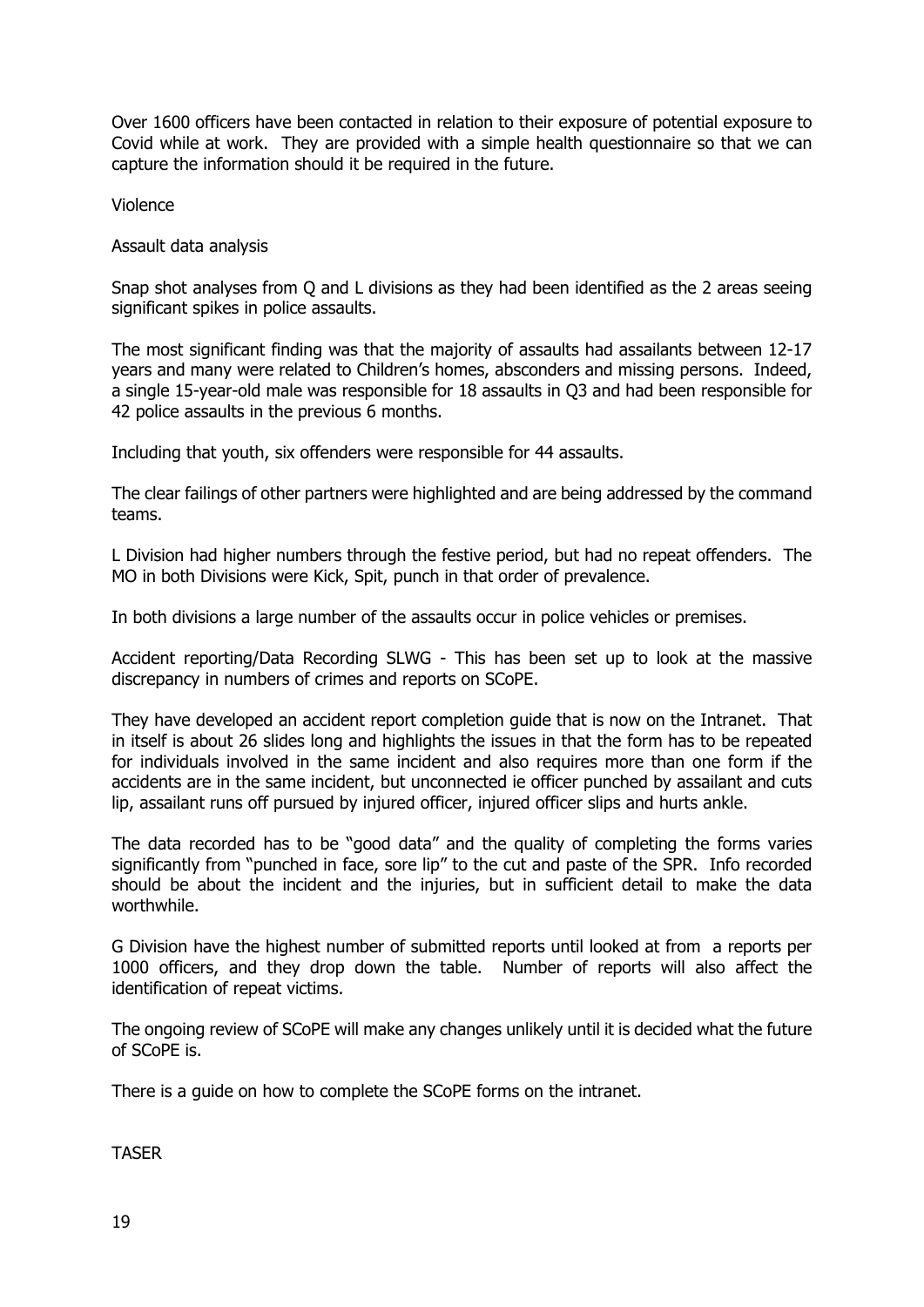A number of questions were put to the Chief Constable in relation to Taser at the recent conference. As indicated, there is a push from the force executive to increase Taser, however they want a public consultation carried out first.

The Committee discussed the appropriate response to dealing with incidents involving knives and where taser fitted into that list of options. The Chair reported that there were plans to increase the number of STOs to 2000 across the force. Members agreed this was a step in the right direction. The Committee agreed that it was crucial to get the right people for the job in hand which in the case of knife calls should be armed officers.

## Use of Force

A paper has been submitted in relation to the use of soft-cuffs within the CJSD area of business. There has been an ongoing trial and the recommendation is that soft-cuffs be used when carrying out level 4 obs.

## PPE

Body Armour - The AGSH reported that 12 regional hubs are operating well with no issues for delivery once the new sets arrive. The sets ordered for Inverness arrived the day before the meeting, with orders for Aberdeen, Glenrothes and Stirling arriving in the next couple of weeks. 2200 sets of armour had been issued.

Footwear - Boots had been issued in Fife over the last month and was nearing completion there. 400 pairs of boots had been issued thus far. The Forth Valley rollout would commence early next month and would move North and finish in the West area. It was reported that there had been an issue raised by an officer in SCD in relation to their reluctance to buy boots prior to potential deployment at COP26 given that they will eventually be issued with a pair by PSoS. In the interim during the rollout, is it still the officer' s responsibility to ensure they have suitable footwear for deployment.

Shields - The Assistant to General Secretary (Health & Safety) (AGSH) reported that the Working Group was required to carry out some more work on the issue. A paper submitted to the YSM group recommended the immediate removal of the short shields from vehicles as they could not be confidence tested effectively and their warranty was expired. Carriage of intermediate shields in divisional vans could be considered as they have the weight capacity to carry the additional equipment. The safety shield (buckler) was then discussed. DCC considered that it would be useful to consider other techniques and tactics that could be included in the Officer Safety Training (OST), but also a trial of the safety shield would be appropriate before a wider roll out if they proved to be successful.

There was also a discussion regarding shields at the West H&S meeting after the force memo had been published. An action was raised at this time for the ACC to engage in further discussions about the removal of the shields.

## Clothing

There had been no meeting of the meeting of the Clothing and Equipment working group since the last update. One member raised the issue of only being supplied with one body armour cover. It was agreed that this issue would be taken back to the group.

Operational Equipment/Fleet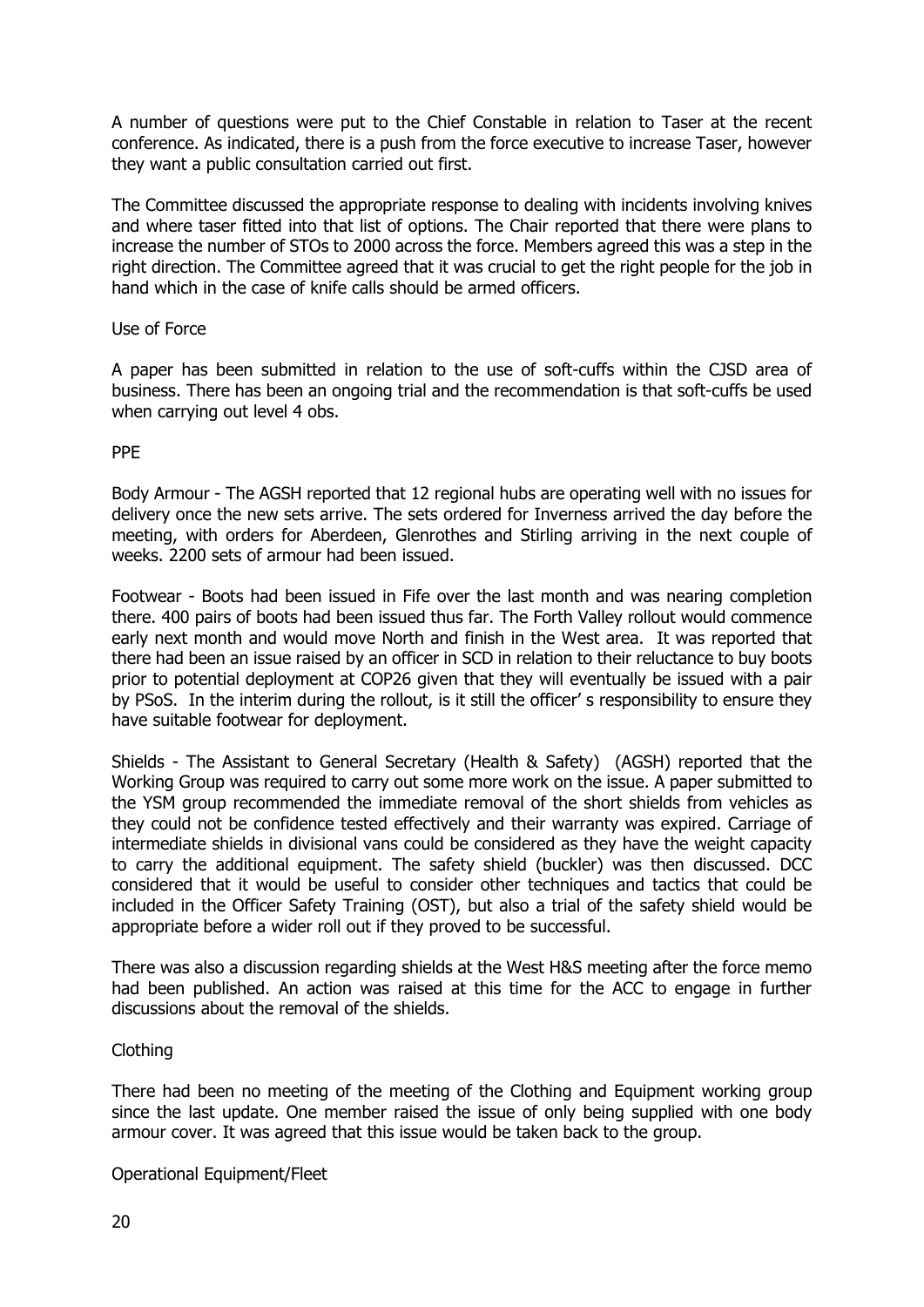The AGSH advised that a racking system for vehicles has been developed and a further prototype is expected in the next few weeks. Photos of the systems developed for the BMW X5 and the Peugeot 308 were shared with the committee. They are considered a positive step. Members of the committee were pleased to note the additional funding. One member said that Northamptonshire seemed to have excellent vehicles and widespread use of tasers. The Chair said he would contact Northamptonshire to learn more.

## Fleet

The AGSH reported that a welcome injection of capital funding had been received and this was going to be utilised to replace some of the older vehicles.

The AGSH explained the recent Carbon monoxide incident. They were still trying to ascertain how the gas got into the passenger cabin as it did. The vehicle will be going to Millbrook testing centre in a few weeks following removal of travel restrictions where they will replicate the exact shift using information from officers and the telematics from the vehicle. He also updated re the carbon monoxide detectors which they are still in the process of identifying a suitable model, although a Glasgow based company had been identified who may be of help.

The AGSH explained that samples of the new vehicles in fleet are going to be reweighed at the end of April to assess the requirement for any further safety alerts.

### First Aid

The AGSH reported that the Naloxone Test of Change is underway. An updated JCC Circular 6 of 2021 had been issued. Carrying naloxone is voluntary.

The Committee discussed naloxone in general and concerns in relation to training, where no information had been provided about actual delivery or aftercare. It was reported that PIRC and PSD had made certain statements about investigation and prosecution but neither had been able to give any guarantees.

### H&S BOARD – OTHER

### Fire Safety

There had been good progress on fire safety issues and work is being progressed on most of the High and Medium risk issues which should be complete by end of March.

Fire awareness training is in a very good place with 18, 498 having completed this which is an increase of 527 since the last report. SFRS are happy with the training package we present.

### Administration and Governance

There are 14 ongoing accident investigations. 8 investigations are live in the West. Some of the recent accident investigations have been carried out or are being carried out by Divisional reps who were thanked for their assistance.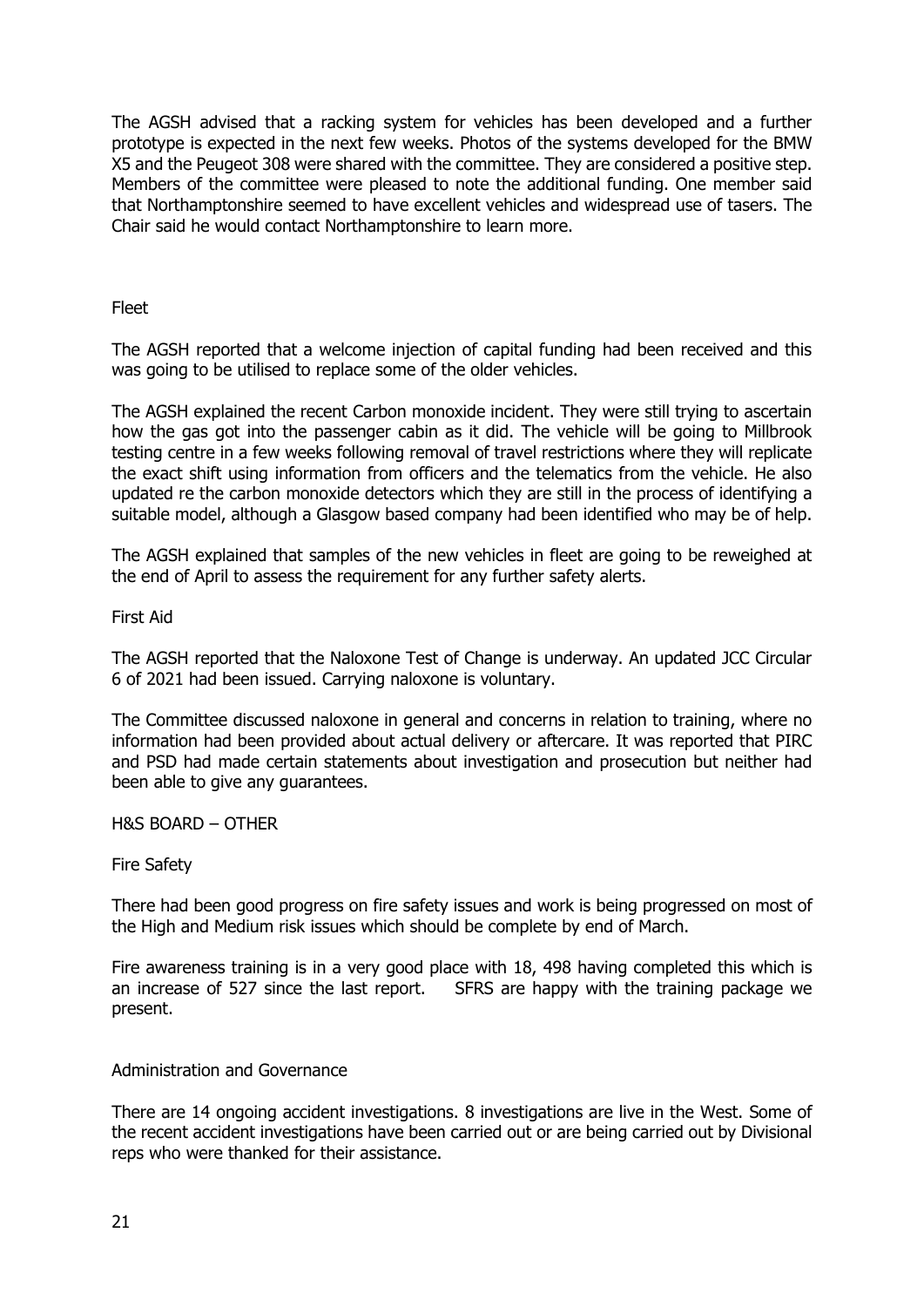Joint custody audits continue to be carried out. Joint welfare visits to offices have also been carried out.

### **Training**

The Force H&S team are still working at developing online training so that it can still progress in these socially distancing times. Some issues having the content transferred to Moodle. Manual handling is proving more difficult as requires to have face to face training and is mainly for police staff.

They are developing a bespoke H&S training package based on the IOSH Managing Safely course, which is to be accredited and can be adapted to any area of policing as well as potentially provided to other forces.

DCC Taylor highlighted the need for training to a number of new SPA Board members as well as new executive officers.

The Assistant to General Secretary (Health & Safety) AGSH advised that once safe, training will re-start for the SPF. The Chair advised he was looking at potential dates to hold training in Dundee, Covid restrictions would be implemented.

The Committee discussed standard driver response training. The Chair said that the biggest risk in training terms was driver training. He explained there were 8000 response officers and 4500 of them had not received driver training. He said this amounted to a backlog on training of between 9 and 12 years. He said that some shifts had no trained drivers.

One member asked if PSOS was recruiting non-drivers. The chair said that PSOS was currently reviewing its position on this subject but it was understood that a driving licence would be made an application requirement.

West Update

Joint welfare visits regarding Covid are being conducted in the west area.

The West H&S Meeting took place on the 11th February 2021, the following items were discussed.

Scope reports (near miss / accident forms) – Still being under-reported, force H&S team will be putting out guidance. This will include what information to put on the form by the officer completing it and for supervisors.

Assaults on Officers/staff – Same as main update.

Fleet – Most divisions reporting issues with the number of marked vehicles available for use.

Shields – As per main update, an action was raised from the west meeting for the ACC to take this back to the Force executive.

Estates – An update from the estates team was provided. 80% of high and medium issues raised with estates were completed in the required time frame.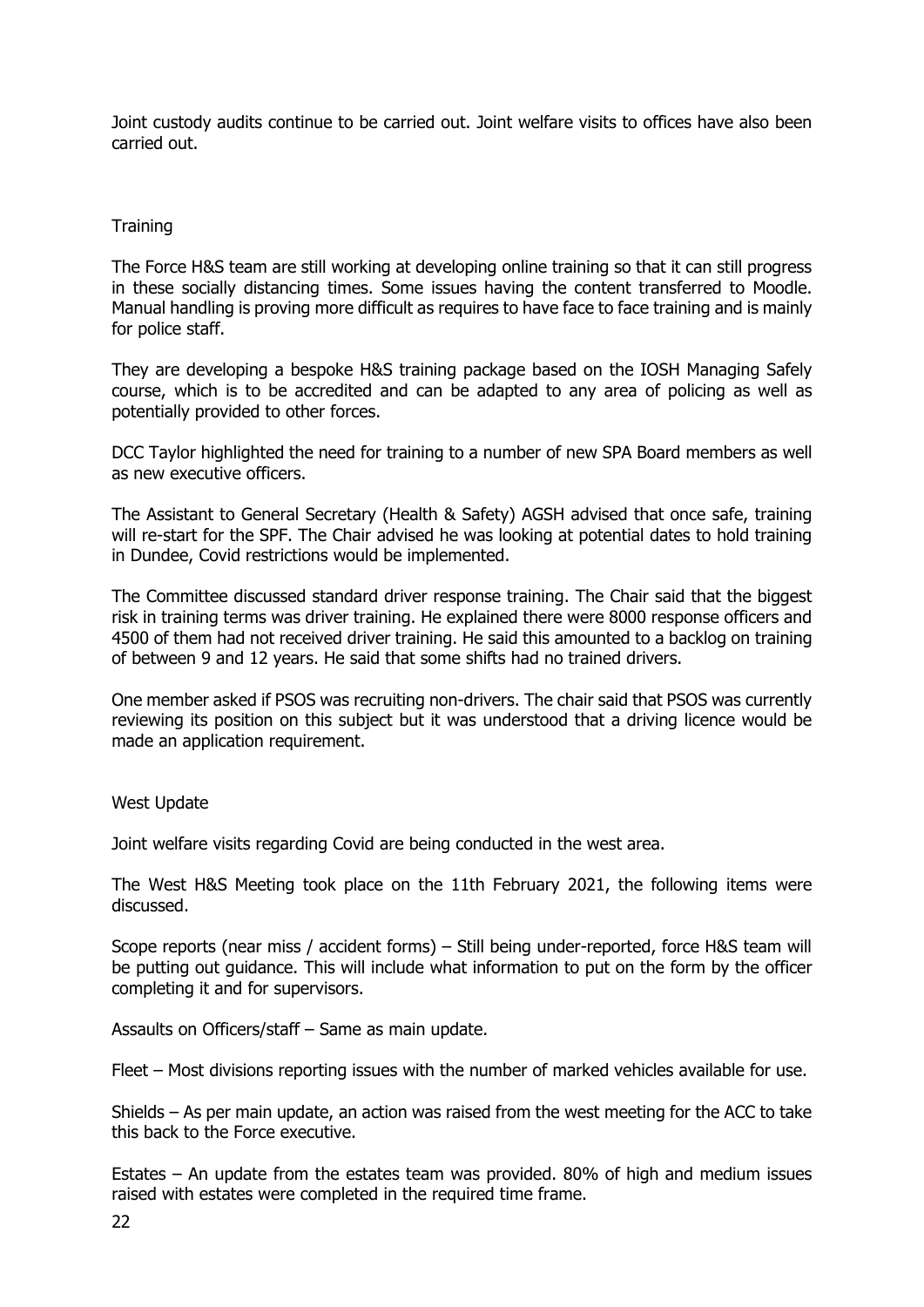### WAC - other Business

There was no meeting of the Constant Obs short life working group since the last meeting. As a result of a PIRC enquiry into a death in police custody, the HSE were tasked with visiting two offices (Govan and Clydebank) to ascertain the set up for officers carrying out constant Obs. This was initial visit and we are waiting on the report.

Work with CJSD continues, as well as the national and West H&S meetings there is also a catch-up meeting to discuss items that may not fall under H&S. Items under discussion from feedback from members was as follows –

The volume of Constant OBS – As well as the Short life working group (SLWG) , QAI's now regularly check to ensure that reviews are being varied out. This has led to a reduction to the number of people who are initially put onto Obs remaining in constant Obs.

OBs rooms – These will be looked at further when the report comes back from the HSE.

Prisoner transports from Campbeltown and Lochgilphead – There is currently an advertisement out for 1 + 5 officers to work Criminal Justice Services Division (CJSD) in Oban.

Custody staff to prisoner ratios – Advised that work was ongoing to ensure that all custody staff were aware of what the ratios should be and in some areas there will be an uplift in CJSD staff.

Waiting times/waiting in cars – It was agreed that persons should not routinely be held in cars waiting to be processed and if there is space in the office they should be held there. There is staff assigned to OP Urram who are again looking at overall waiting times. Any issues with waiting times should be raised at the time with the Duty officers and with their own local supervisor.

Disposal – Issued were raised with regards to concerns re disposals with persons being released and committing further crimes and with offenders being released for crimes which would normally be custody, it was highlighted that feedback suggests that some officers are getting emails from the Procurator Fiscal (PF) to ascertain why the person was released. QAI's roles are under review, the guidance they are working from has come from the Crown office and they are aware that some PF's are contacting officers direct, these enquiries were put back to Crown office to ensure that PF's were aware of the full guidance. If there is any issues with disposals these again should be raised with the duty officers and local supervisors at the time.

Virtual courts – Issues raised with the length of time virtual custody courts take and the paperwork involved. CJSD are aware of the scale of the problem and are looking at fixes.

The WAC Deputy Secretary thanks all who emailed in with those issues and asked that this continues.

### 12. **JOINT CENTRAL COMMITTEE**

The WAC Chair provided an update.

Operational Duties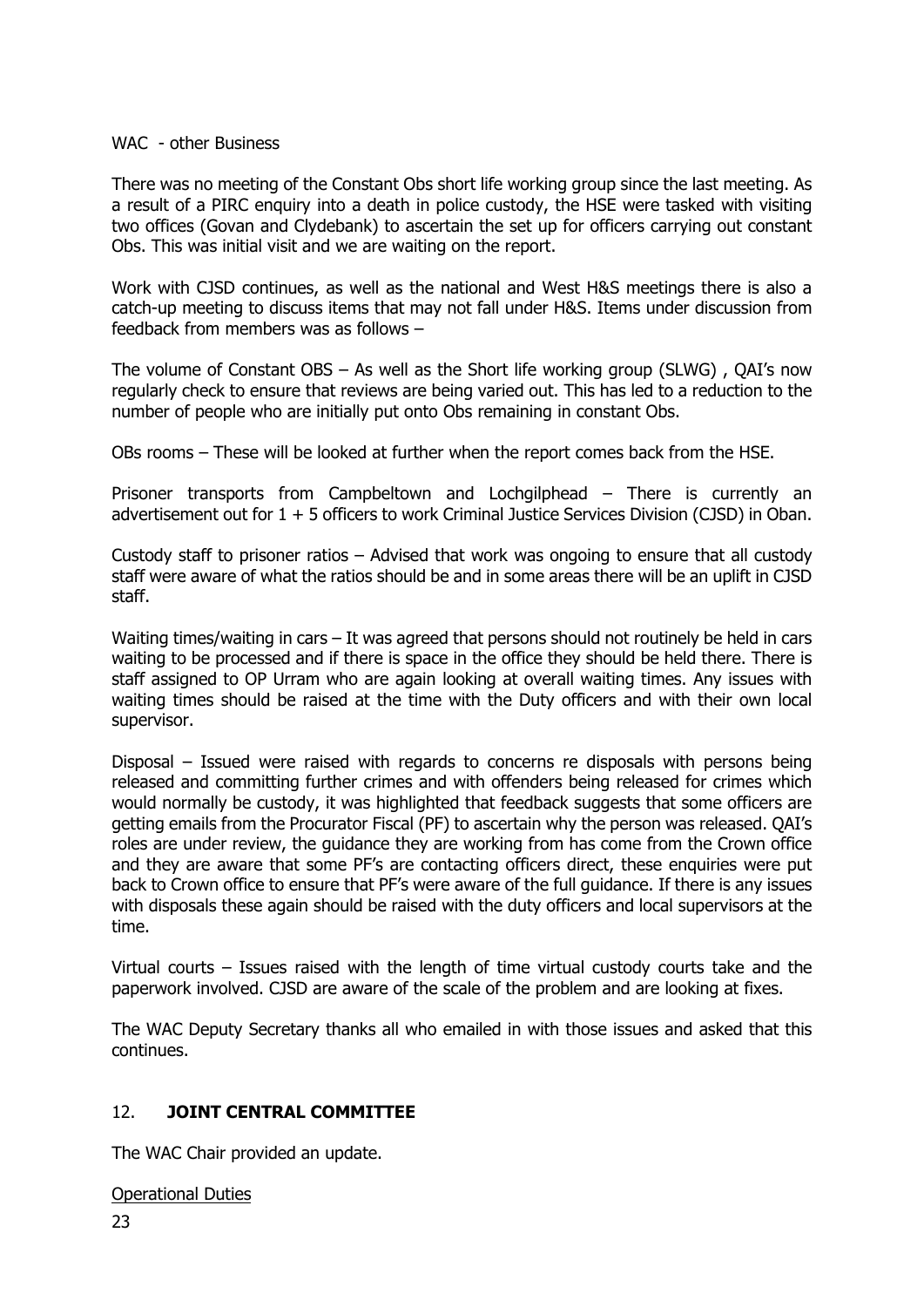The JCC Ops Duties Committee met on 20th April and items for discussion included;

Probationer Leadership and Development Pathway (proposed new process for being promoted to Sergeant). The SPF has concerns that Police Scotland lack the capacity to implement this on a larger scale because it is dependent on the candidates being mentored and supported by their peers and managers.

Sergeant Process which has now concluded. The SPF had received complaints about the fairness of the sifts. These complaints were relayed to the project lead.

Removal of fitness testing from Taser courses and lack of initial courses. Lessons learned from recent protests and incidents with a perceived lack of consistency in how they were policed.

NB this meeting was held before recent events in George Square and Kenmure Street.

The National Chair had also been briefed by colleagues from England and Wales (E&W) about public order operations in Bristol, where the level of violence was unprecedented and may be a taste of what will happen during Cop26.

Welfare arrangements and SPF cover during COP26 was also raised.

#### Finance Committee

The JCC Finance Standing Committee met on the 20th April.

Items discussed included;

Performance of SPF investments.

Recommendation made to full JCC meeting to purchase properties to replace our offices in Aberdeen and Inverness which are currently rented. This was approved at JCC.

Cost for subscription to the Voluntary Fund has not increased since 2015.

#### Legislation and Regulation Committee

The JCC Legislation and Regulation Committee also met on the 20th April Items discussed included;

The Angiolini review.

Scottish Government has given an undertaking to implement all of the recommendations. This will substantially increase the costs involved in the conduct process. If independent chairs are appointed the SPF will be looking for each officer to be legally represented. The service will need to pay for this.

Age of Criminality Responsibility Act 2019.

There are still major gaps in the legislation and the Police and Social Work are nowhere near ready. Unions representing Social Workers are also concerned.

#### JCC Meeting

The main JCC meeting was held via Teams on 11th May and updates were given on;

#### Pensions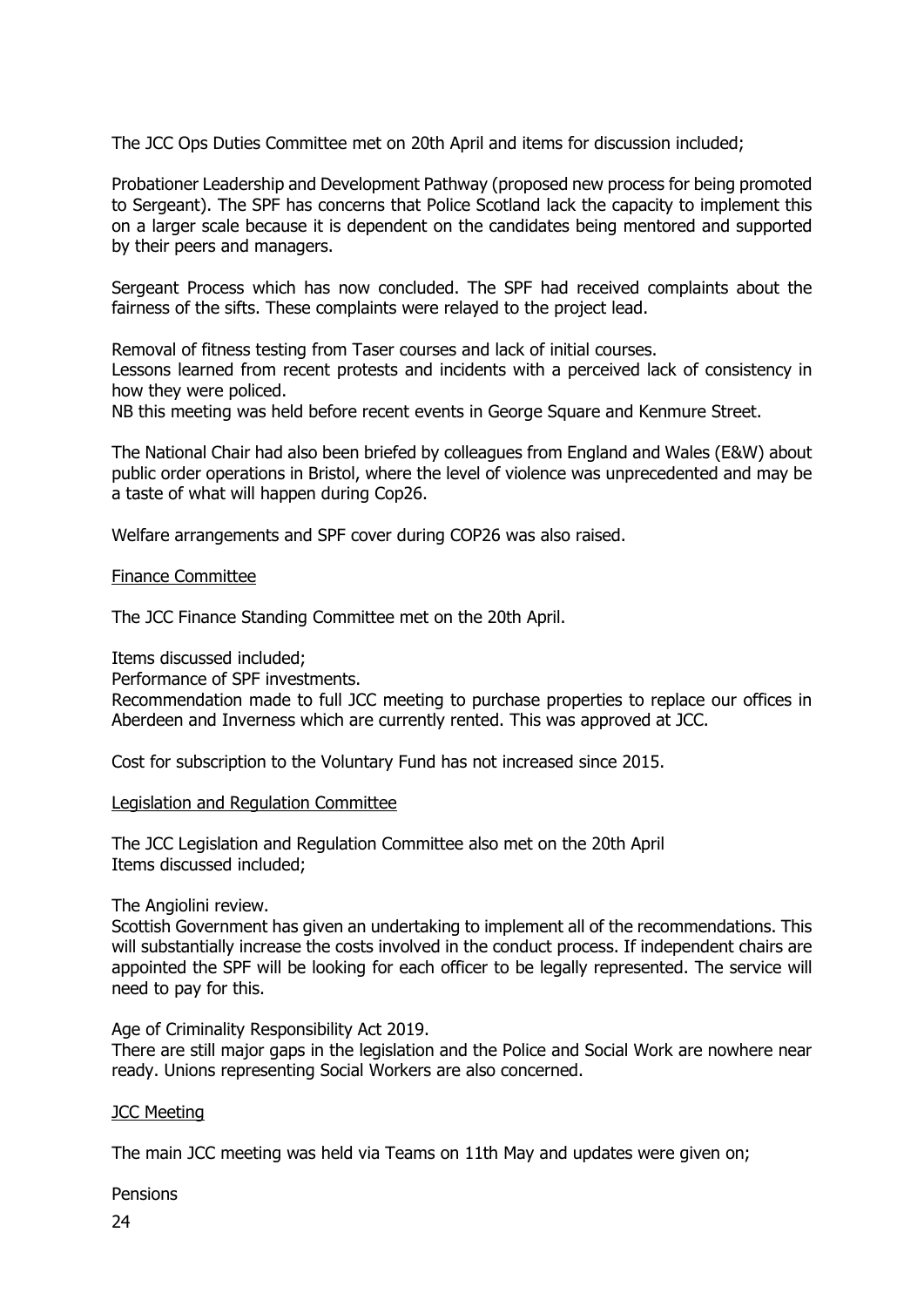There is a huge amount of uncertainty regarding pensions and the following positions are subject to change. Any change to pension provision has far reaching consequences that can vary from officer to officer.

Legal advice has been sought regarding the proposed remedy for McCloud and Sargeant around the disproportionate effect on part-time officers. The remedy will also affect officers who were older joiners to the service and were fully protected as a result of their age. The UK government position is that the courts found this to be illegal and they cannot continue this practice beyond April 2022.

The UK government position is to recover the costs of implementing the remedy from 2022- 26. This could lead to increased contributions from CARE scheme members or a reduction in benefits.

There are potential changes to Commutation Caps. Currently under the 1987 Scheme Constables and Sergeants can retire once they reach 50 years of age provided that they have completed 25 years' service. However, they are limited in how much of their pension they can commute. If this cap is removed it could lead to an increase in experienced officers leaving the service. Police Scotland have not factored this into their Strategic Workforce Plan.

The underpin for commutation factors also expires in April 2022 which may lead to changes in lump sum payments for members of the 1987 scheme who retire from that date. SPF members, Police Scotland and the SPA continue to receive poor service from the SPPA.

Police Negotiating Board (PNB)

The only formal claims that have been tabled are the Staff Side's claim which was tabled in July and the offer from the Official Side of 1%. Informal discussions have taken place with the Official Side raising an improved offer. Technical working group is looking at Inspector working hours and compensation for Urram.

### Budget and finance

Government line is that they are protecting Police Scotland's budget in real terms. Please note that this only applies to the Capital Budget which comprises 12% of the total.

Joint Negotiating Consultative Committee

Frustration was expressed about how the service is ignoring the views of the SPF. Issues should be dealt with at JNCC but are ignored and end being escalated to the Chief Constable who recognizes our legitimate concerns.

Consideration is being given to holding a policy conference later this year or in 2022 for all reps. This would decide future SPF policies.

1919 magazine

There was a lengthy discussion about the structure, finance and legal liability of the magazine. Legal advice was being taken about how to deal with this.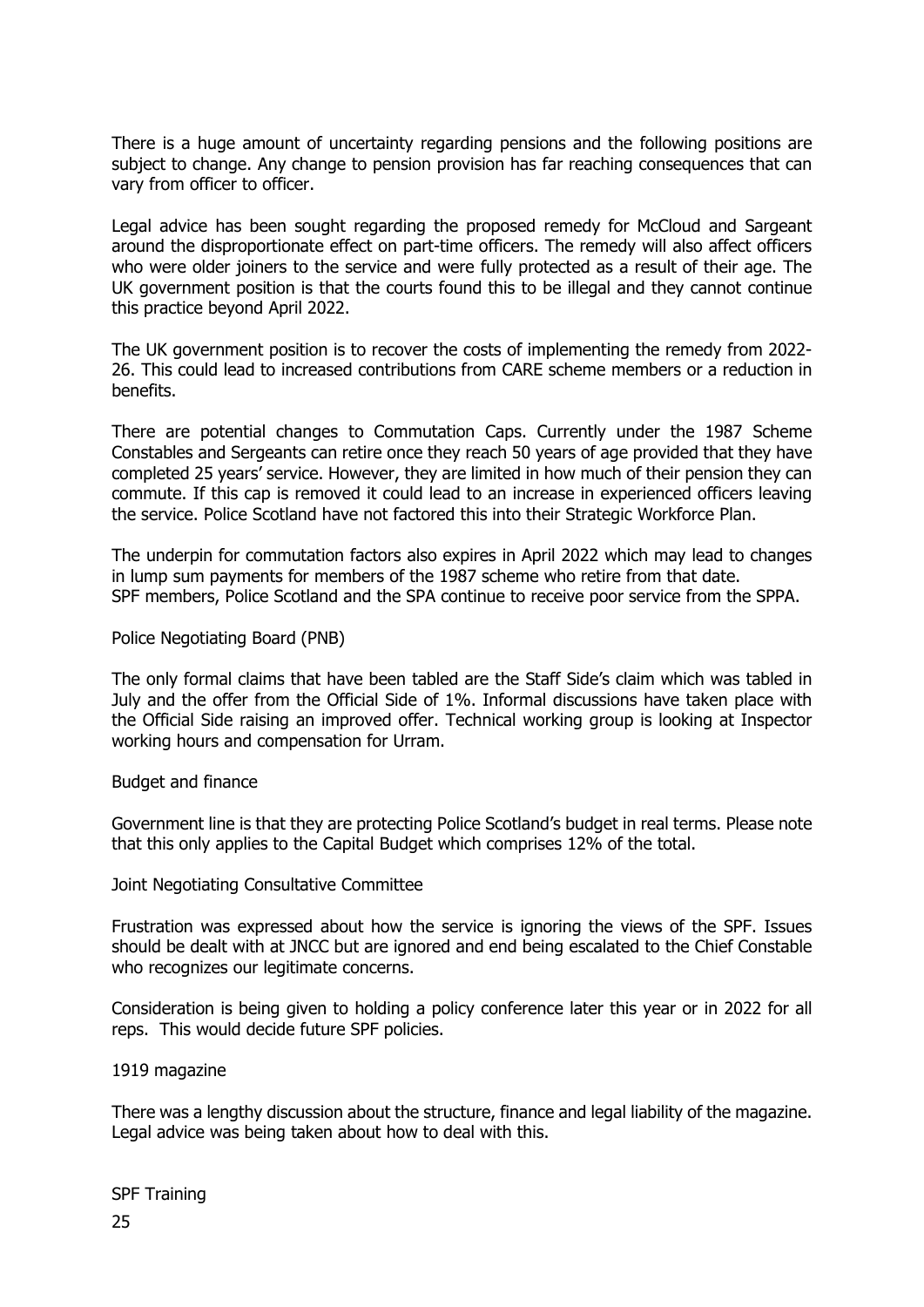With restrictions easing, SPF basic courses are restarting in June. A training programme is being put in place for FTOBs to ensure that they are fully trained across all the main business areas Conduct, H&S and Equality.

#### PSoS Reform

An update was given on the Body Worn Video project. First phase is only aiming to equip firearms officers in time for Urram. This is indicative of the lack of capital investment in PSoS and lack of ambition from the Force executive.

On average the Change Board produces 215 pages of documents a month.

#### People Strategy

The problems in rural recruitment and retention were discussed. PSoS are looking to wind up the working group that was looking into this. Consensus from the meeting was that PSoS have not implemented any meaningful change and the problems still exist. The issues are being progressed by our National Chair and Secretary.

#### Police Charities

The Police Treatment Centres (PTC) are expanding with new wings at Harrogate scheduled to open in June.

Police care UK had experienced a 300% increase in referrals during the pandemic and has had to curtail some types of assistance to keep up with this demand.

#### **Motions**

Two motions were passed. The first related to a review of responsibilities and line management of FTOBs which generated a large amount of discussion. The second related to giving officers the opportunity to claim compensation when they have an annual leave day or public holiday reinstated at short notice.

The Chair asked if there were any questions on the update.

One member asked the cost of publishing the 1919 Magazine. The Chair advised an approx. figure from his recollection for the first edition but it was expected that the cost would reduce for future editions. The member informed the meeting that there had been some concerns raised to him as the magazine was not in relation to Police pensions, pay or conditions.

This was noted by the WAC Chair and would be fed back to the Trustees.

### 13. CONSULTATIONS

SOPs issued for consultation since the last meeting.

COMPLETE 04/03/2021 C3 National Guidance 04/03/2021 Drugs Investigation National Guide 09/03/2021 Annual Policing Plan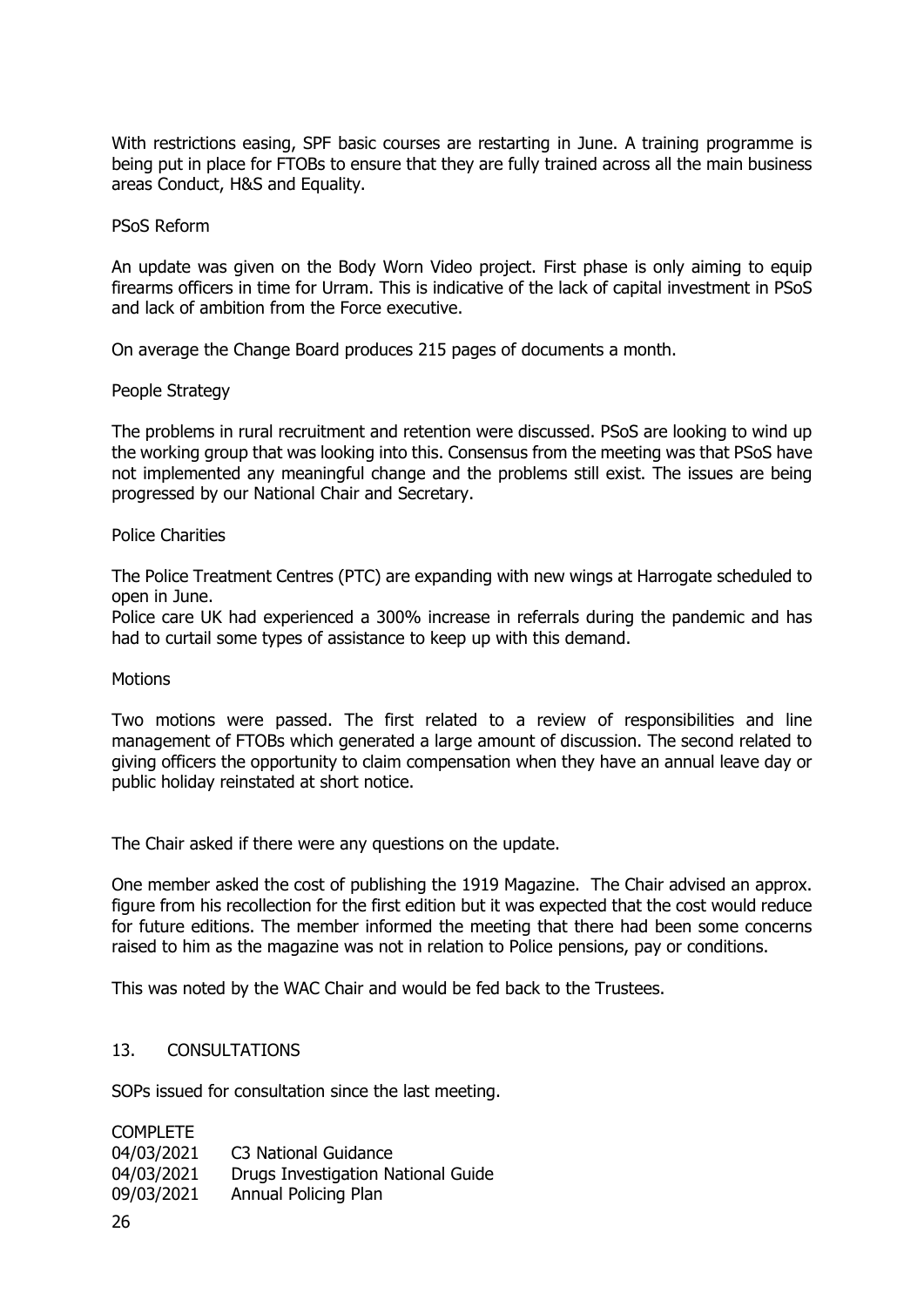| 15/04/2021 | <b>Temp Promotion Procedure</b>   |
|------------|-----------------------------------|
| 15/04/2021 | <b>Externally Funded Officers</b> |
| 15/04/2021 | <b>FOI</b>                        |

| <b>CURRENT</b> |
|----------------|
|                |

| 04/05/2021 | Data Protection SOP              |
|------------|----------------------------------|
| 04/05/2021 | Case Reporting National Guidance |

There were no questions.

### 14. MOTIONS

The Chair advised members that two draft motions had been received and would be put forward for the September WAC Meeting.

### 15. CORRESPONDENCE

The following items of correspondence had been received.

Letter of resignation from Gemma Mazur dated 4 March 2021

Letter of resignation from Paul Connelly dated 15 April 2021

Letter of thanks received dated 30 April 2021

Letter of resignation from Gerry Welsh dated 2 June 2021

### 16. COMPETENT BUSINESS

#### Retirement – G Welsh

The committee noted the retirement of long-standing L division Representative, Gerry Welsh who retires from the service on the 4th June. The Chair thanked Gerry for his contribution to the SPF.

#### Resilience and Capacity

The Chair thanked the local Representatives who had assisted with cases and enquiries over the last few months due to the impending change amongst the full-time officials. Members may experience a slight delay in response as cases which would usually be dealt with by a full-time official may be allocated to someone from another area.

The changes amongst the full-time officials could impact on the administration of the Benevolent Fund in particular.

Base Posts and Representation